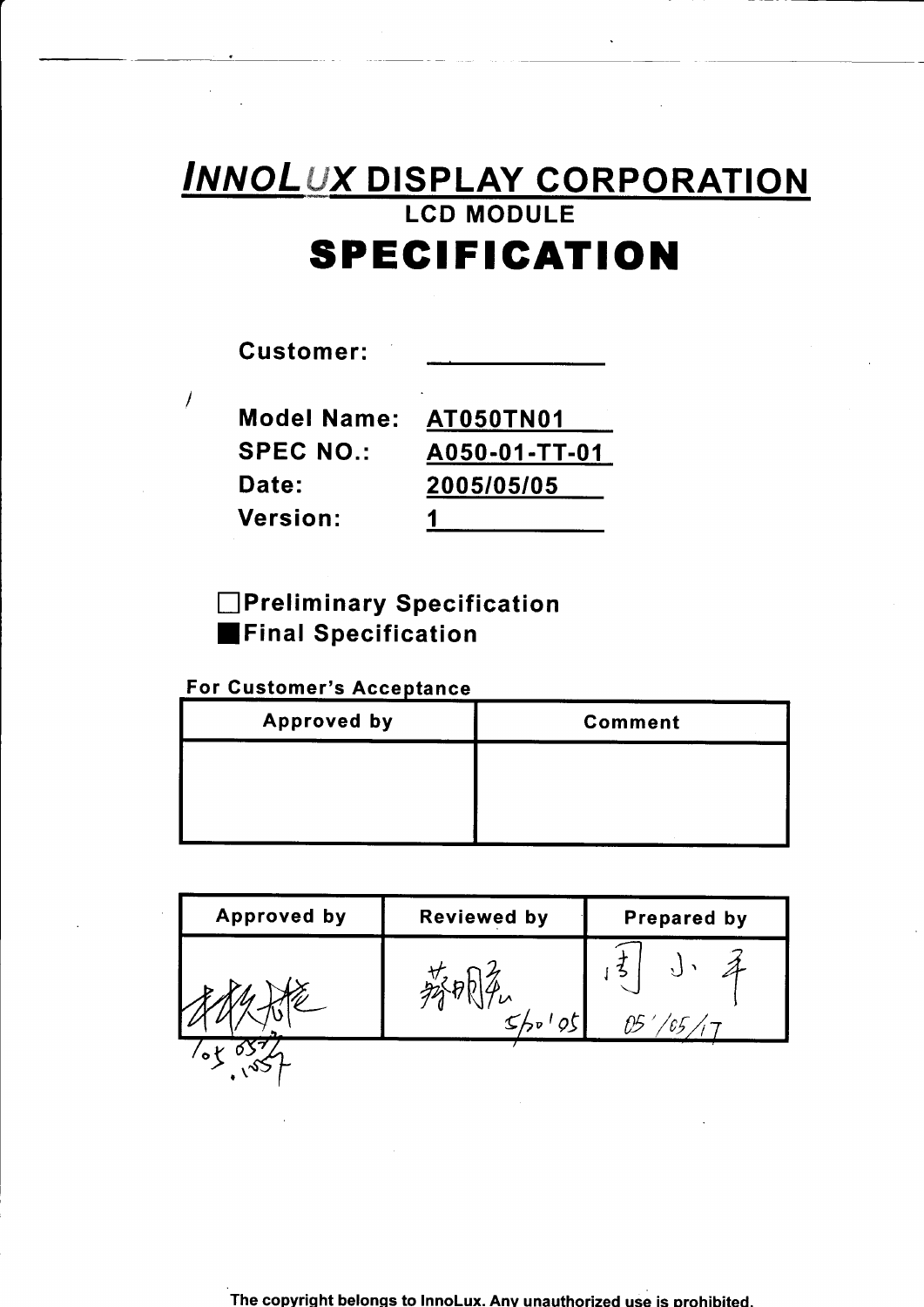# **INNOLUX**

InnoLux copyright 2004 All rights reserved, Copying forbidden.

## Record of Revision

|                | Version Revise Date | Page | Content         |
|----------------|---------------------|------|-----------------|
| $\overline{1}$ | 2005/05/05          |      | Initial Release |
|                |                     |      |                 |
|                |                     |      |                 |
|                |                     |      |                 |
|                |                     |      |                 |
|                |                     |      |                 |
|                |                     |      |                 |
|                |                     |      |                 |
|                |                     |      |                 |
|                |                     |      |                 |
|                |                     |      |                 |
|                |                     |      |                 |
|                |                     |      |                 |
|                |                     |      |                 |
|                |                     |      |                 |
|                |                     |      |                 |
|                |                     |      |                 |
|                |                     |      |                 |
|                |                     |      |                 |
|                |                     |      |                 |
|                |                     |      |                 |
|                |                     |      |                 |
|                |                     |      |                 |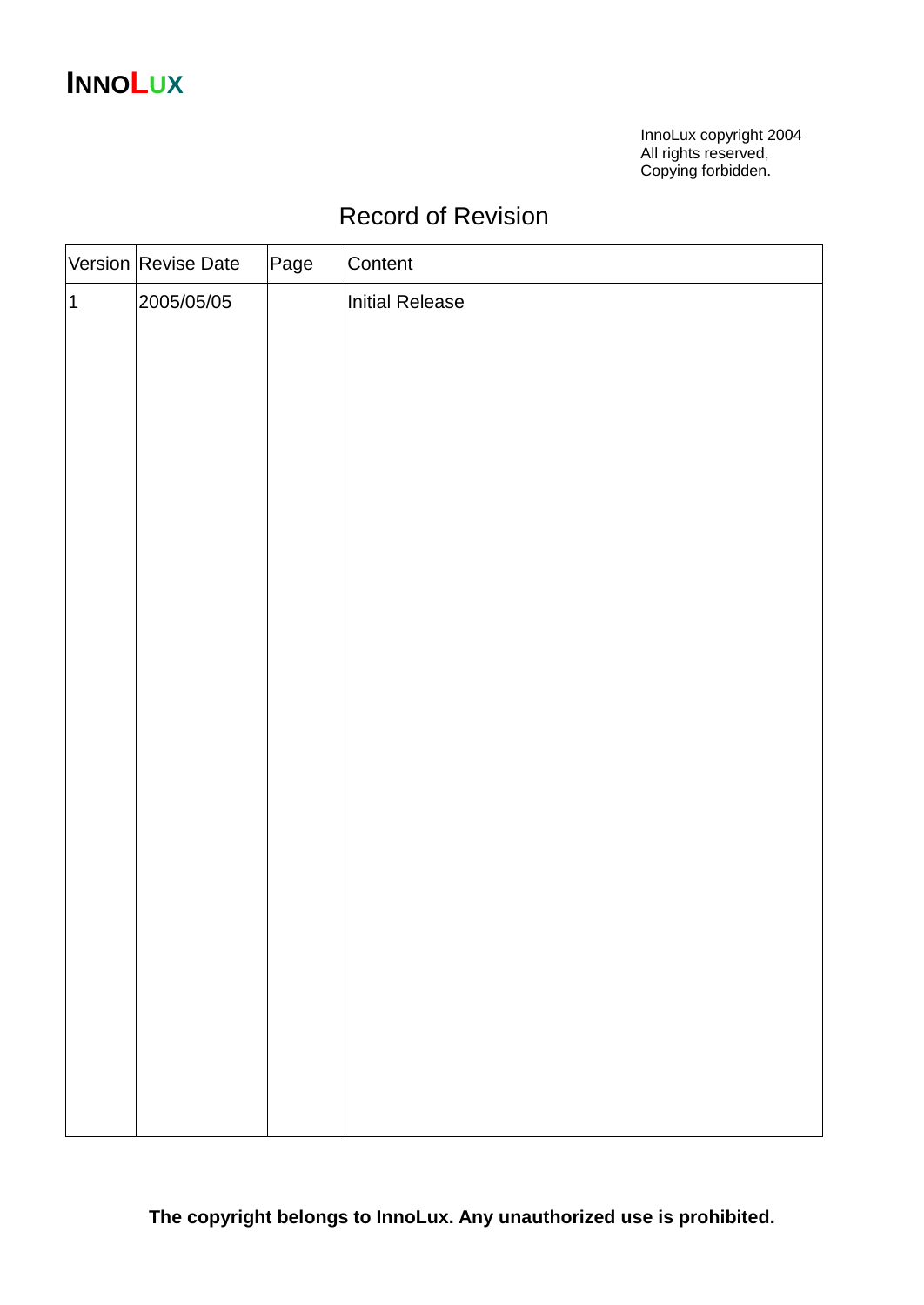# **INNOLUX**

## **Contents:**

| 1 <sub>1</sub> |        |  |
|----------------|--------|--|
| 2.             |        |  |
|                | 2.1.   |  |
|                | 2.2.   |  |
| 3.             |        |  |
|                | 3.1.   |  |
|                |        |  |
|                | 3.2.1. |  |
|                | 3.2.2. |  |
|                | 3.2.3. |  |
|                |        |  |
|                |        |  |
|                | 3.3.2. |  |
| 4.             |        |  |
| 5.             |        |  |
| 6.             |        |  |
|                | 6.1.   |  |
|                | 6.2.   |  |
|                | 6.3.   |  |
|                | 6.4.   |  |
|                | 6.5.   |  |
| $7_{\cdot}$    |        |  |
| 8.             |        |  |
|                | 8.1.   |  |
|                | 8.2.   |  |
|                | 8.3.   |  |
|                |        |  |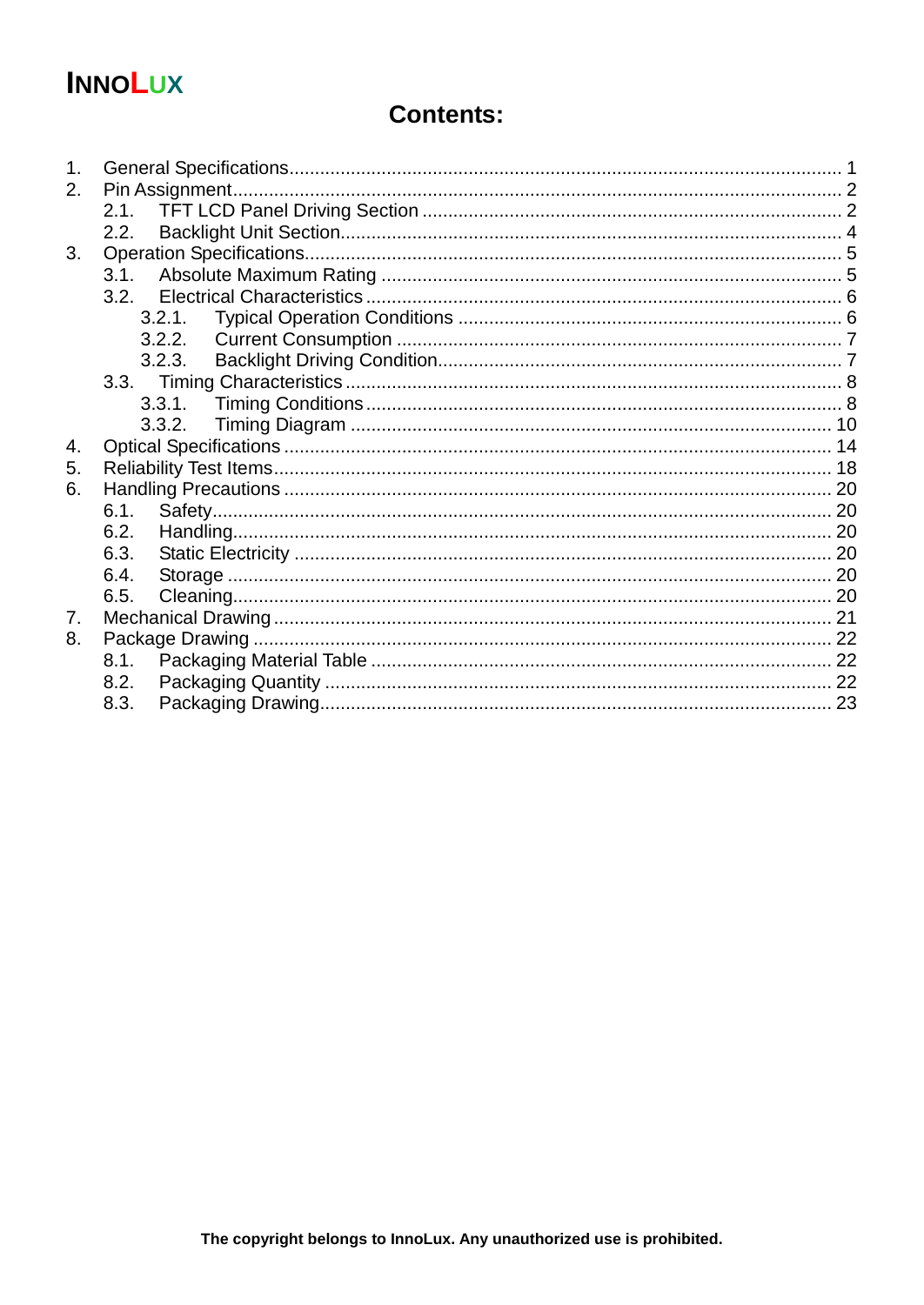

# **1. General Specifications**

| No.            | <b>Item</b>              | <b>Specification</b>         | <b>Remark</b> |
|----------------|--------------------------|------------------------------|---------------|
| 1              | LCD size                 | 5.0 inch                     |               |
| $\overline{2}$ | Driver element           | a-Si TFT active matrix       |               |
| 3              | <b>Resolution</b>        | 320X3(RGB)X234               |               |
| 4              | Display mode             | Normally White, Transmissive |               |
| 5              | Dot pitch                | 0.107(W)X0.3185(H) mm        |               |
| 6              | Active area              | 102.72(W)X74.529(H) mm       |               |
| $\overline{7}$ | Module size              | 119.3(W)X91.4(H)X6.3(D) mm   | Note 1        |
| 8              | Surface treatment        | Anti-Glare                   |               |
| $9$            | Color arrangement        | <b>RGB-stripe</b>            |               |
| 10             | Interface                | Analog                       |               |
| 11             | <b>Power Consumption</b> | 2.64 W                       |               |
| 12             | Weight                   | 114g                         |               |

Note 1: Refer to Mechanical Drawing.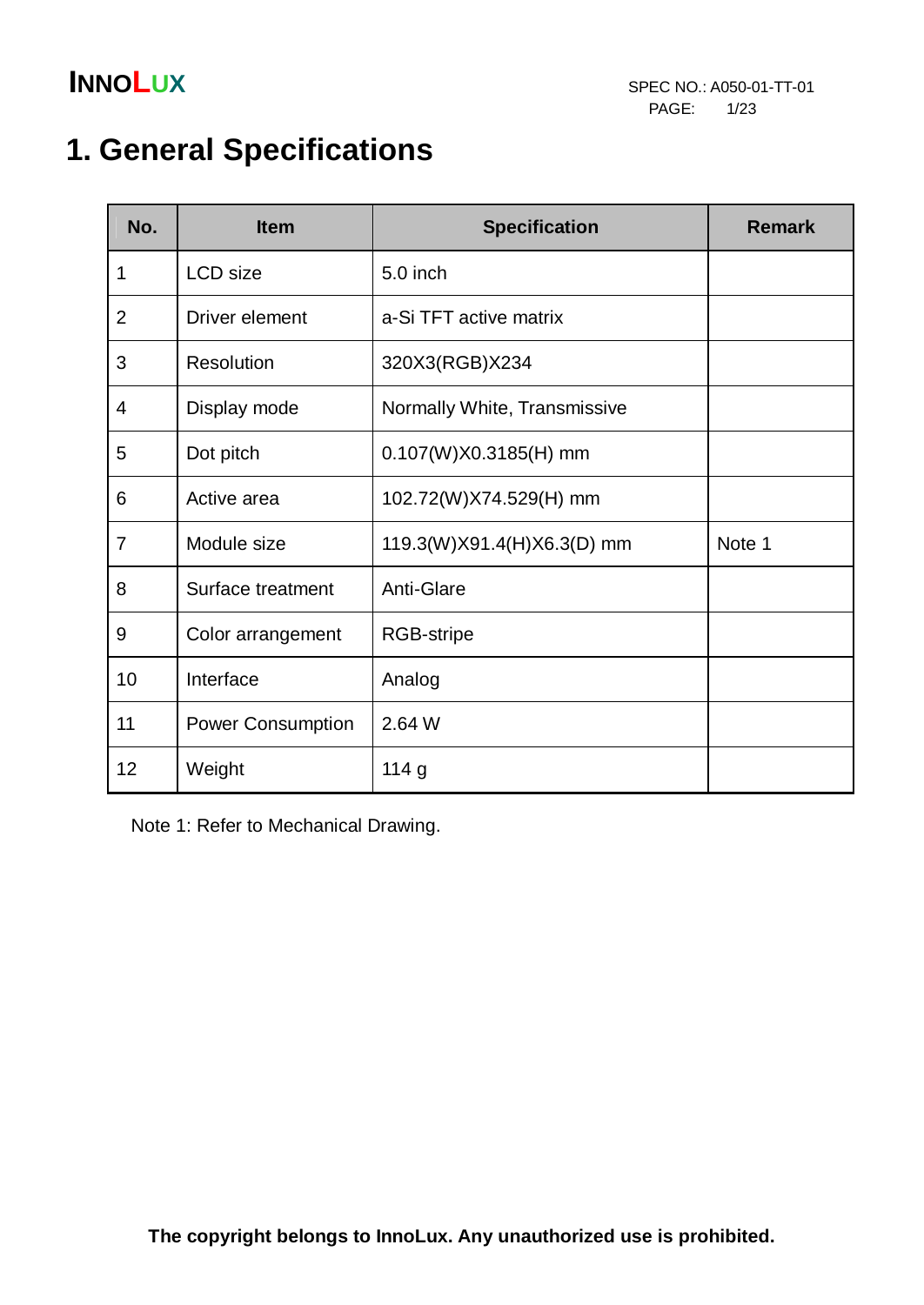# **2. Pin Assignment**

## **2.1. TFT LCD Panel Driving Section**

| Pin No.        | <b>Symbol</b>    | <b>VO</b>                   | <b>Function</b>                                          | <b>Remark</b> |
|----------------|------------------|-----------------------------|----------------------------------------------------------|---------------|
| 1              | <b>GND</b>       | P                           | Ground                                                   |               |
| $\overline{2}$ | $V_{CC}$         | P                           | Supply voltage for logic control circuit<br>scan driver  |               |
| 3              | $V_{GL}$         | P                           | Negative power for scan driver                           |               |
| 4              | $V_{GH}$         | P                           | Positive power for scan driver                           |               |
| 5              | <b>STVR</b>      | $\overline{1}/\overline{O}$ | Vertical start pulse                                     | Note 1        |
| 6              | <b>STVL</b>      | 1/O                         | Vertical start pulse                                     | Note 1        |
| $\overline{7}$ | <b>CKV</b>       | L                           | Shift clock input for scan driver                        |               |
| 8              | U/D              | I                           | UP/DOWN scan control input                               | Note 1, 2     |
| 9              | <b>OEV</b>       |                             | Output enable control for scan driver                    |               |
| 10             | V <sub>COM</sub> | I                           | Common electrode driving signal                          |               |
| 11             | $V_{COM}$        | I                           | Common electrode driving signal                          |               |
| 12             | L/R              | ı                           | LEFT/RIGHT scan control input                            | Note 1, 2     |
| 13             | <b>MOD</b>       | I                           | Sequential sampling and simultaneous<br>sampling setting |               |
| 14             | <b>OEH</b>       | I                           | Output enable control for data driver                    |               |
| 15             | <b>STHL</b>      | $\overline{1}/\overline{O}$ | Start pulse for horizontal scan line                     | Note 1        |
| 16             | <b>STHR</b>      | I/O                         | Start pulse for horizontal scan line                     | Note 1        |
| 17             | CPH <sub>3</sub> |                             | Sampling and shifting clock pulse for<br>data driver     |               |
| 18             | CPH <sub>2</sub> |                             | Sampling and shifting clock pulse for<br>data driver     |               |
| 19             | CPH <sub>1</sub> |                             | Sampling and shifting clock pulse for<br>data driver     |               |
| 20             | $V_{\rm CC}$     | P                           | Supply voltage for logic control circuit<br>scan driver  |               |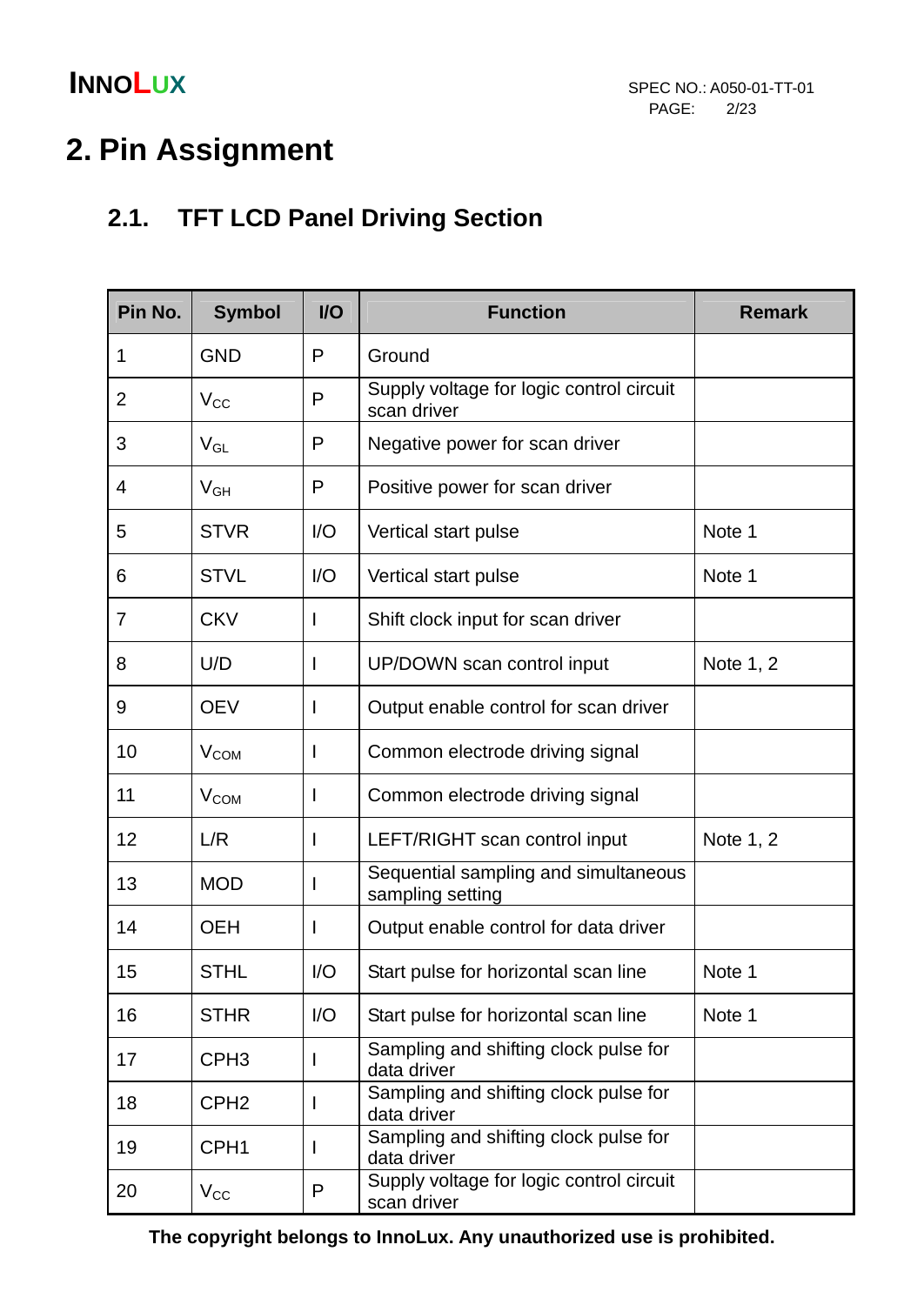| 21 | <b>GND</b>                | P | Ground                            |  |
|----|---------------------------|---|-----------------------------------|--|
| 22 | V <sub>R</sub>            |   | Alternated video signal (Red)     |  |
| 23 | $\mathsf{V}_{\mathsf{G}}$ |   | Alternated video signal (Green)   |  |
| 24 | Vв                        |   | Alternated video signal (Blue)    |  |
| 25 | AV <sub>DD</sub>          | P | Supply voltage for analog circuit |  |
| 26 | $AV_{SS}$                 | P | Ground for analog circuit         |  |

Note 1: Selection of scanning mode

| Setting of scan<br>control input |              |             | IN/OUT state for start pulse |             | Scanning direction |                           |  |
|----------------------------------|--------------|-------------|------------------------------|-------------|--------------------|---------------------------|--|
| U/D                              | L/R          | <b>STVR</b> | <b>STVL</b>                  | <b>STHR</b> | <b>STHL</b>        |                           |  |
| <b>GND</b>                       | $\rm V_{CC}$ | O           |                              | O           |                    | Down to up, left to right |  |
| $V_{CC}$                         | <b>GND</b>   |             | $\circ$                      |             | O                  | Up to down, right to left |  |
| <b>GND</b>                       | <b>GND</b>   | O           |                              |             | $\circ$            | Down to up, right to left |  |
| $\rm V_{CC}$                     | $V_{\rm CC}$ |             | O                            | O           |                    | Up to down, left to right |  |

I: input, O: output

Note 2: Definition of Scanning Direction. Refer to the figure as below:



Please set CPH2 and CPH3 to GND when MOD=H.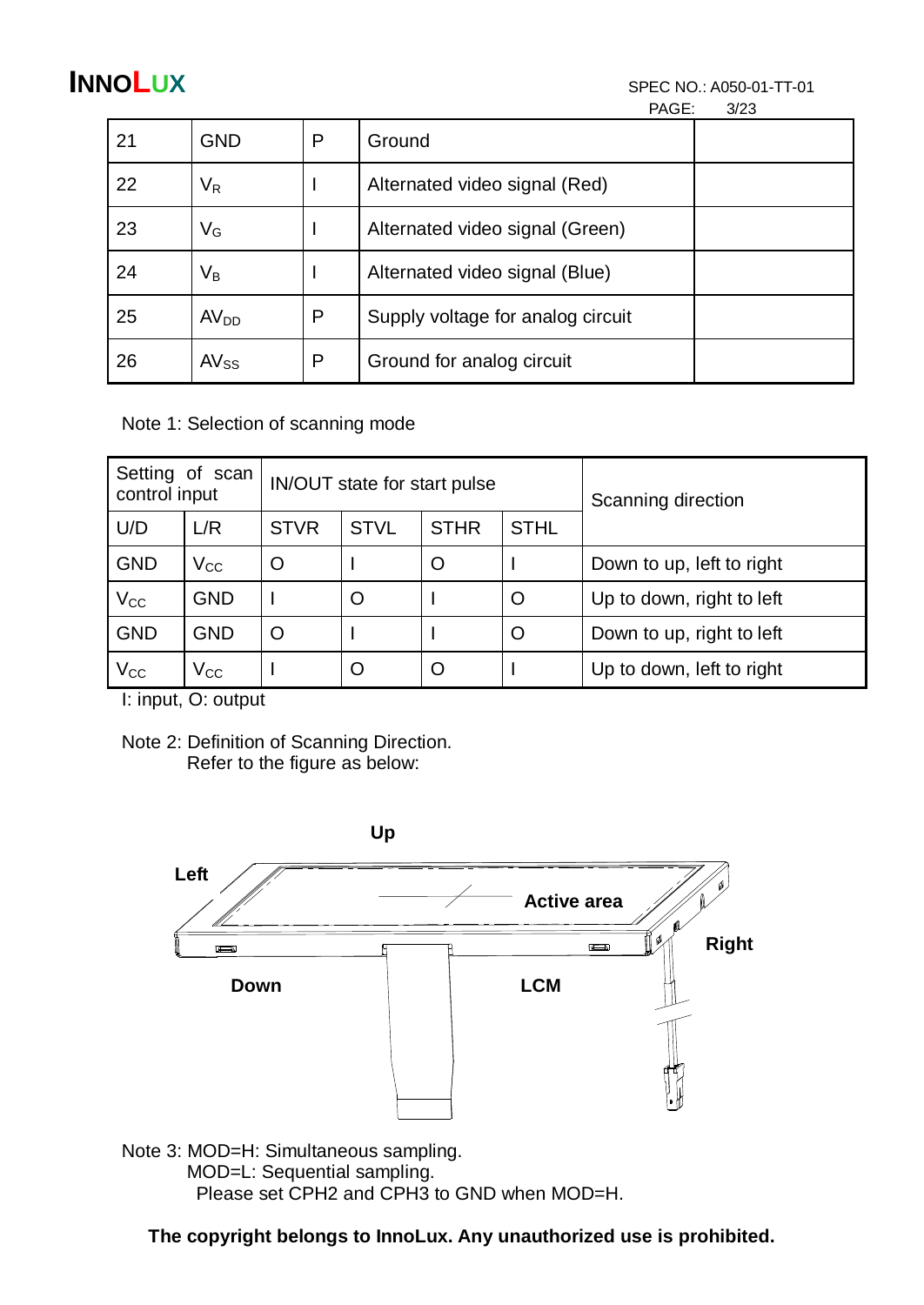## **2.2. Backlight Unit Section**

| Pin No. | <b>Symbol</b> | $UO$ | <b>Function</b>                                  | <b>Remark</b> |
|---------|---------------|------|--------------------------------------------------|---------------|
|         | HI            | P    | Power supply for backlight unit(High<br>voltage) | Pink          |
|         | <b>GND</b>    | D    | Ground for backlight unit                        | White         |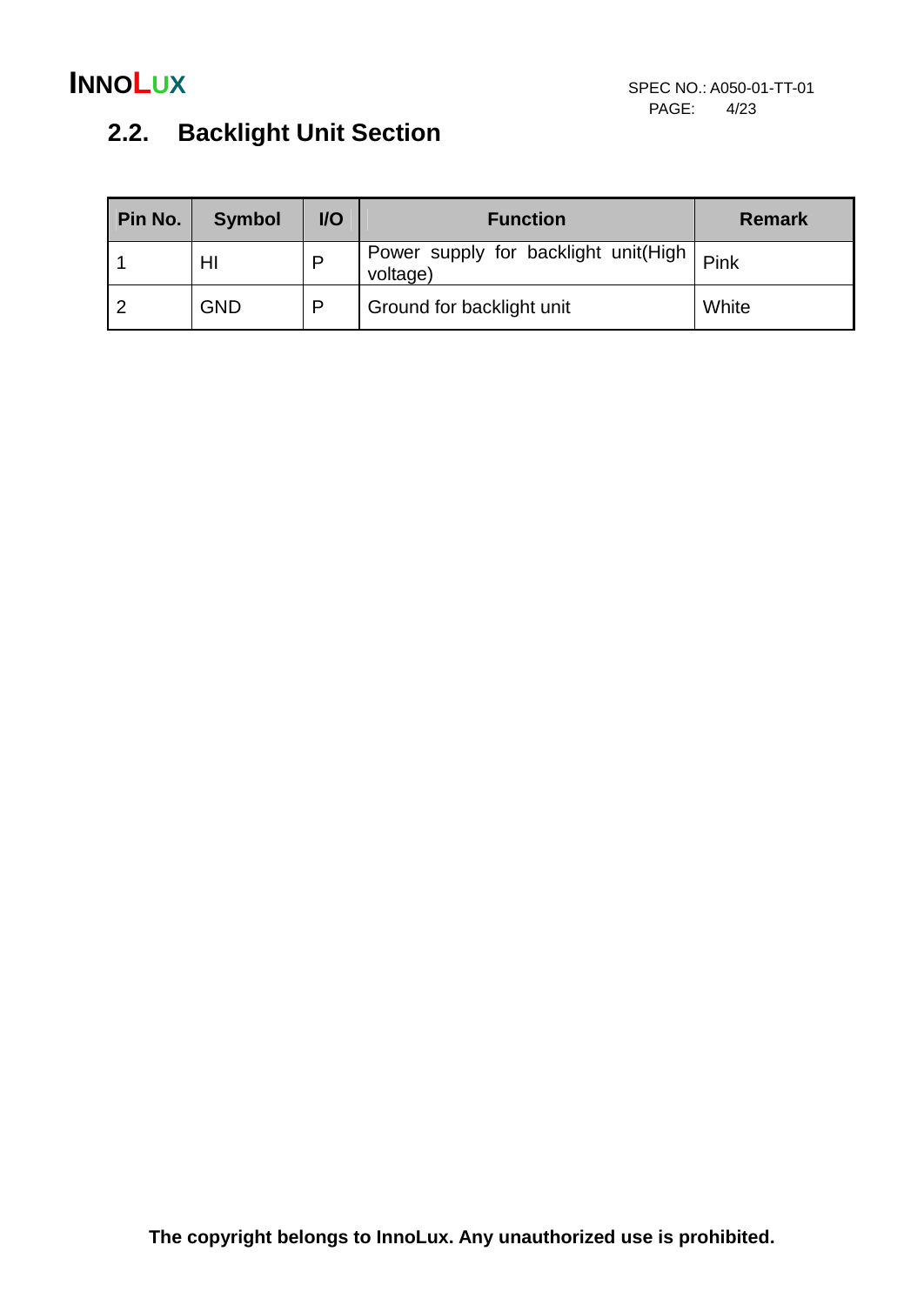# **3. Operation Specifications**

### **3.1. Absolute Maximum Rating**

|                              |                     |               | (GND=AV <sub>SS</sub> =0V, NOTE 3) |                      |               |
|------------------------------|---------------------|---------------|------------------------------------|----------------------|---------------|
|                              | <b>Symbol</b>       | <b>Values</b> |                                    |                      |               |
| <b>Item</b>                  |                     | Min.          | Max.                               | <b>Unit</b>          | <b>Remark</b> |
|                              | $V_{CC}$            | $-0.3$        | 6                                  | V                    |               |
|                              | AV <sub>DD</sub>    | $-0.3$        | $\overline{7}$                     | V                    |               |
| Power voltage                | $V_{GH}$            | $-0.3$        | 40                                 | V                    |               |
|                              | $V_{GL}$            | $-20$         | 0.3                                | $\vee$               |               |
|                              | $V_{GH}$ - $V_{GL}$ | $-0.3$        | 40                                 | $\vee$               |               |
|                              | $V_i$               | $-0.2$        | $AVDD+0.2$                         | V                    | Note 1        |
| Input signal voltage         | V <sub>1</sub>      | $-0.3$        | $V_{\text{CC}}$ +0.3               | V                    | Note 2        |
| <b>Operation Temperature</b> | $T_{OP}$            | $-10$         | 60                                 | $\mathrm{C}^{\circ}$ |               |
| Storage Temperature          | $T_{ST}$            | $-20$         | 70                                 | $\mathrm{C}^{\circ}$ |               |

 $(CND, AV, ON, Note 3)$ 

Note 1:  $V_R$ ,  $V_G$ ,  $V_B$ .

Note 2: STHL, STHR, OEH, L/R, CPH1~CPH3, STVR, STVL, OEV, CKV, U/D.

 Note 3: The absolute maximum rating values of this product are not allowed to be exceeded at any times. The module should be used with any of the absolute maximum ratings exceeded, the characteristics of the module may not be recovered, or in an extreme case, the module may be permanently destroyed.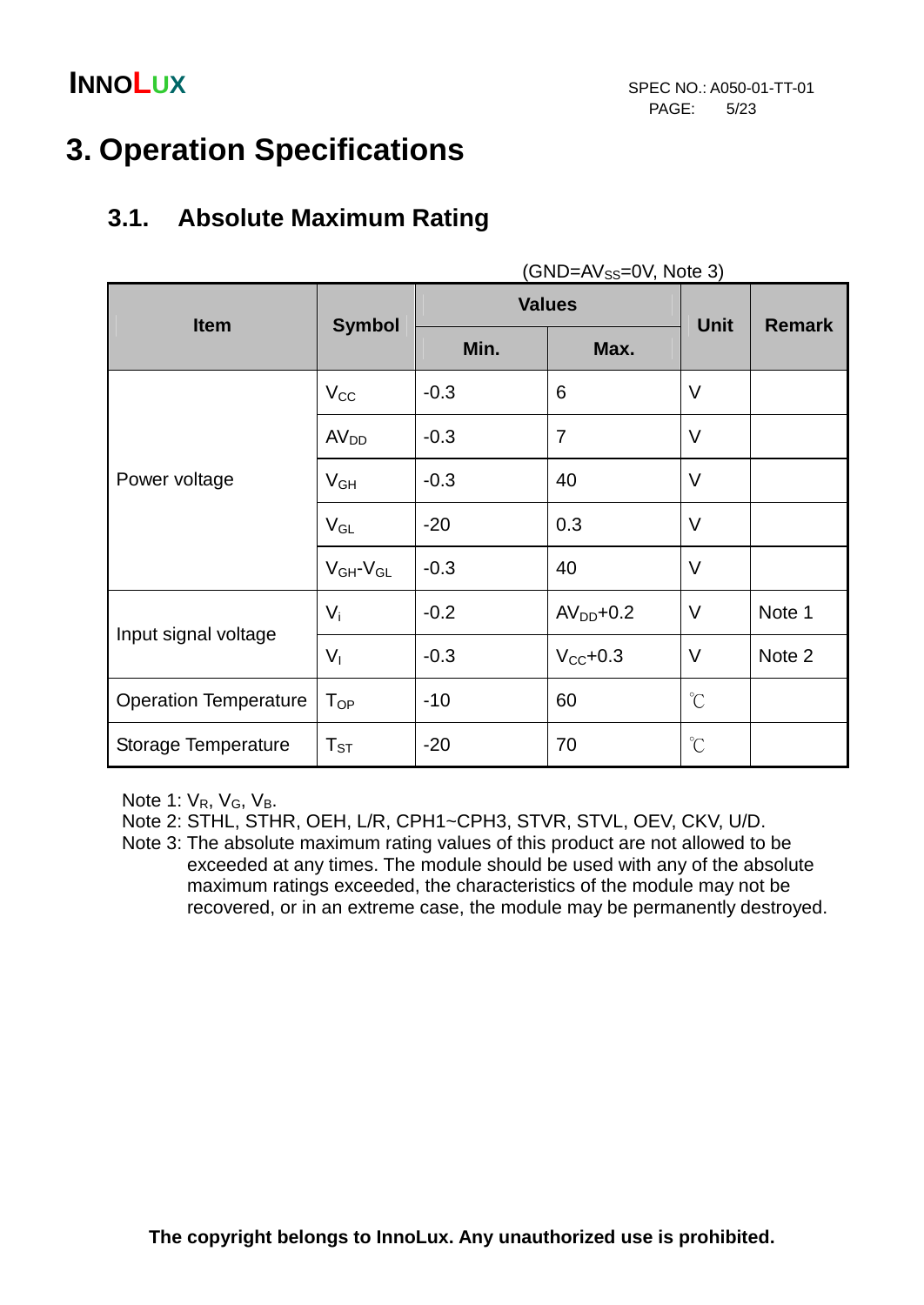### **3.2. Electrical Characteristics**

### **3.2.1. Typical Operation Conditions**

| (GND=AV <sub>SS</sub> =0V, Note 4)     |                  |                              |                     |                              |             |                        |
|----------------------------------------|------------------|------------------------------|---------------------|------------------------------|-------------|------------------------|
| <b>Item</b>                            | <b>Symbol</b>    | <b>Values</b>                |                     |                              | <b>Unit</b> | <b>Remark</b>          |
|                                        |                  | Min.                         | Typ.                | Max.                         |             |                        |
|                                        | $V_{\rm CC}$     | 4.8                          | 5                   | 5.2                          | $\vee$      |                        |
|                                        | AV <sub>DD</sub> | 4.8                          | 5                   | 5.2                          | $\vee$      |                        |
| Power voltage                          | $V_{GH}$         | 14.3                         | 15                  | 15.7                         | $\vee$      |                        |
|                                        | $V_{GL}$         | $-10.5$                      | $-10$               | $-9.5$                       | $\vee$      |                        |
|                                        | $V_{iA}$         | 0.2                          |                     | $AVDD$ -<br>0.2              | $\vee$      | Note 1                 |
| Video signal amplitude<br>(VR, VG, VB) | $V_{iAC}$        | $\overline{\phantom{0}}$     | 3                   | $\qquad \qquad \blacksquare$ | V           | AC component           |
|                                        | $V_{\text{IDC}}$ | $\blacksquare$               | AV <sub>DD</sub> /2 | $\blacksquare$               | $\vee$      | <b>DC</b><br>component |
|                                        | V <sub>CAC</sub> | $\qquad \qquad \blacksquare$ | 5.2                 | $\overline{\phantom{0}}$     | V           | Note 2                 |
| <b>V<sub>COM</sub></b>                 | $V_{CDC}$        | 1.50                         | 1.70                | 1.90                         | V           | <b>DC</b><br>component |
| Input logic high voltage               | V <sub>IH</sub>  | $0.8V_{CC}$                  |                     | $V_{\rm CC}$                 | V           | Note 3                 |
| Input logic low voltage                | $V_{IL}$         | $\mathbf 0$                  |                     | $0.2V_{CC}$                  | V           |                        |

Note 1: Refer to Fig.3-3-(a).

 Note 2: The brightness of LCD panel could be changed by adjusting the AC component of V<sub>COM</sub>.

Note 3: STHL, STHR, OEH, L/R, CPH1~CPH3, STVR, STVL, OEV, CKV, U/D.

Note 4: Be sure to apply GND,  $V_{CC}$ , and  $V_{GL}$ , to the LCD first, and then apply  $V_{GH}$ .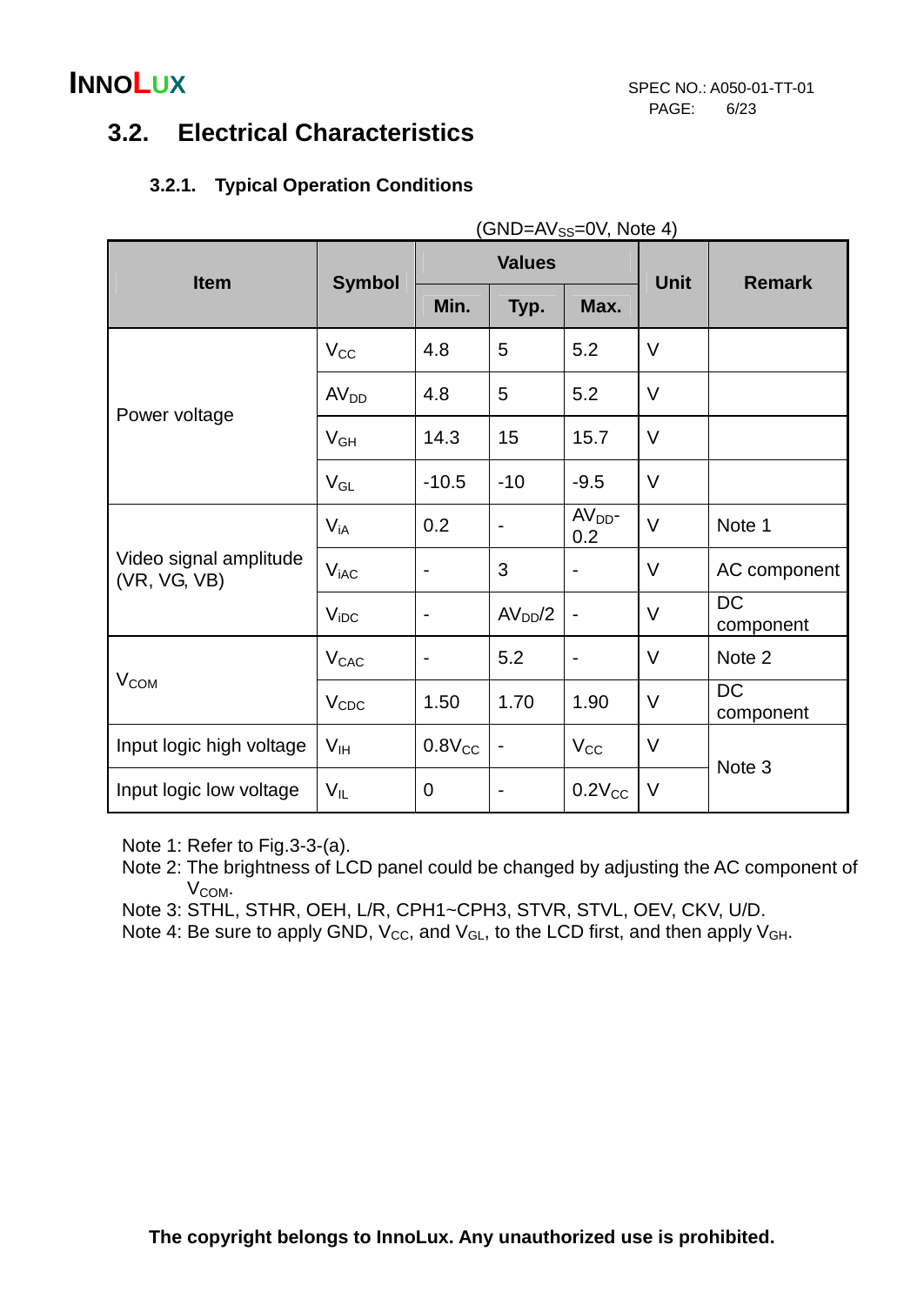### **3.2.2. Current Consumption**

| <b>Item</b>               |                        | <b>Values</b>  |        |      |             | <b>Remark</b>        |  |
|---------------------------|------------------------|----------------|--------|------|-------------|----------------------|--|
|                           | <b>Symbol</b>          | Min.           | Typ.   | Max. | <b>Unit</b> |                      |  |
| <b>Current for Driver</b> | $I_{GH}$               | $\blacksquare$ | 0.2    | 0.8  | mA          | $V_{GH} = 15V$       |  |
|                           | $I_{GL}$               | $\blacksquare$ | $-0.5$ | $-1$ | mA          | $V_{GL}$ = -10V      |  |
|                           | $I_{\rm CC}$           | $\blacksquare$ | 4      | 8    | mA          | $V_{\text{CC}} = 5V$ |  |
|                           | <b>I</b> <sub>DD</sub> | $\blacksquare$ | 12     | 20   | mA          | $AVDD = 5V$          |  |

**3.2.3. Backlight Driving Condition** 

| <b>Item</b>           |                         |                          | <b>Values</b>            |                      | <b>Unit</b>       | <b>Remark</b>     |  |
|-----------------------|-------------------------|--------------------------|--------------------------|----------------------|-------------------|-------------------|--|
|                       | <b>Symbol</b>           | Min.                     | Typ.                     | Max.                 |                   |                   |  |
| Lamp voltage          | $V_L$                   | 409                      | 425                      | 458                  | $V_{\rm rms}$     | Note $1,6$        |  |
| Lamp current          | $I_{\mathsf{L}}$        | 3                        | 6                        | 7                    | mA <sub>rms</sub> | Note <sub>6</sub> |  |
| Frequency             | $F_L$                   | 40                       | 55                       | 80                   | kHz               | Note 3            |  |
|                       |                         | $\overline{\phantom{a}}$ |                          | 520                  | $V_{\rm rms}$     | Note 1,4,6        |  |
| Lamp starting voltage | $\mathsf{V}_\mathsf{S}$ | $\overline{\phantom{a}}$ | $\overline{\phantom{0}}$ | 640<br>$V_{\rm rms}$ |                   | Note 2,4,6        |  |
| Lamp life time        |                         | 10,000                   |                          |                      | Hr                | Note 5            |  |

Note 1: The ambient temperature is 25℃.

- Note 2: The ambient temperature is 0℃.
- Note 3: The lamp frequency should be selected as different as possible from display horizontal synchronous signal to avoid interference.
- Note 4: For starting the backlight unit, the output voltage of DC/AC's transformer should be larger than the maximum lamp starting voltage.
- Note 5: The "lamp life time" is defined as the module brightness decrease to 50% original brightness that the ambient temperature is  $25^{\circ}$  and  $I_L = 6$ mA.
- Note 6: Measure inverter type: HIU-742A, C=11pF, Input Voltage=12.0V<sub>dc</sub>.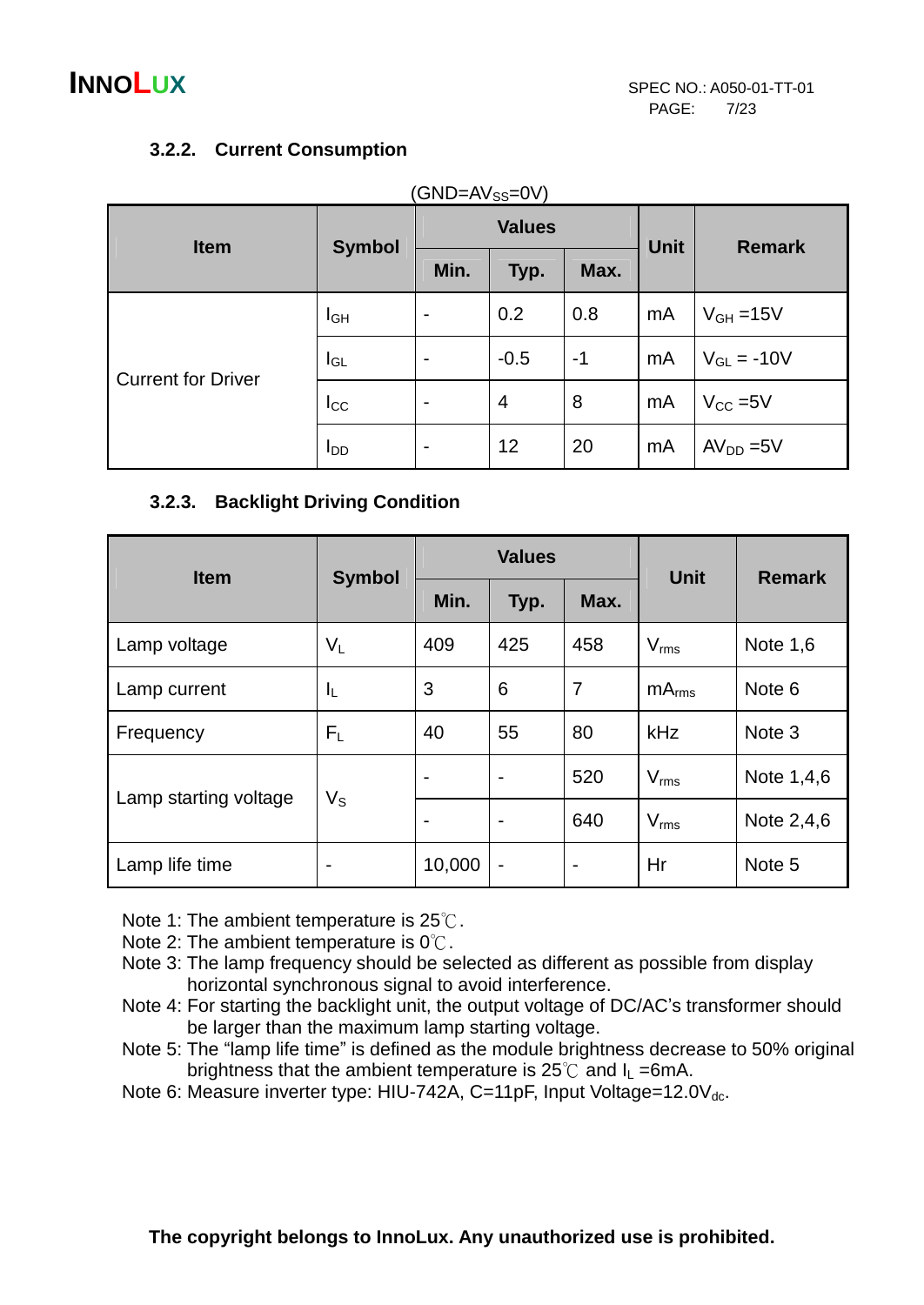## **3.3. Timing Characteristics**

### **3.3.1. Timing Conditions**

|                                 |                                |             | <b>Values</b>            |                          |                  |                   |
|---------------------------------|--------------------------------|-------------|--------------------------|--------------------------|------------------|-------------------|
| <b>Item</b>                     | <b>Symbol</b>                  | Min.        | Typ.                     | Max.                     | <b>Unit</b>      | <b>Remark</b>     |
| <b>Rising time</b>              | t,                             |             |                          | 10                       | ns               | Note 1            |
| <b>Falling time</b>             | $t_f$                          |             | $\overline{\phantom{a}}$ | 10                       | ns               | Note 1            |
| High and low level pulse width  | t <sub>CPH</sub>               | 141         | 156                      | 171                      | ns               | CPH1~CPH3         |
| CPH pulse duty                  | t <sub>CWH</sub>               | 40          | 50                       | 60                       | %                | CPH1~CPH3         |
|                                 | $t_{C12}$                      |             |                          |                          |                  |                   |
| CPH pulse delay                 | $t_{C23}$                      | 20          | $t_{\text{CPH}}/3$       | $t_{\text{CPH}}/2$       | ns               | CPH1~CPH3         |
|                                 | $t_{C31}$                      |             |                          |                          |                  |                   |
| <b>STH</b> setup time           | t <sub>suh</sub>               | 20          |                          | $\overline{\phantom{a}}$ | ns               | <b>STHR, STHL</b> |
| <b>STH hold time</b>            | t <sub>HDH</sub>               | 10          |                          | $\overline{\phantom{0}}$ | ns               | STHR, STHL        |
| STH pulse width                 | t <sub>sth</sub>               |             | 1                        | $\blacksquare$           | $t_{\text{CPH}}$ | <b>STHR, STHL</b> |
| <b>STH period</b>               | tн                             | 61.5        | 63.5                     | 65.5                     | μs               | STHR, STHL        |
| <b>OEH pulse width</b>          | $t_{\text{OEH}}$               | 1           | -                        | -                        | $t_{\text{CPH}}$ |                   |
| Sample and hold disable time    | t <sub>DIS1</sub>              | $\mathbf 1$ |                          | $\overline{\phantom{0}}$ | $t_{\text{CPH}}$ |                   |
| OEV pulse width                 | $t_{OEV}$                      |             | 10                       | $\overline{\phantom{0}}$ | $t_{\text{CPH}}$ |                   |
| CKV pulse width                 | t <sub>CKV</sub>               |             | 40                       | $\overline{\phantom{0}}$ | $t_{\text{CPH}}$ |                   |
| Clean enable time               | t <sub>DIS2</sub>              |             | 8                        | -                        | $t_{\text{CPH}}$ |                   |
| Horizontal display timing range | t <sub>DH</sub>                |             | 960                      |                          | $t_{CPH}/3$      |                   |
| STV setup time                  | $t_{\scriptstyle\textrm{SUV}}$ |             | 3                        | $\overline{\phantom{0}}$ | $t_{\text{CPH}}$ | STVL, STVR        |
| <b>STV</b> hold time            | t <sub>HDV</sub>               |             | 1                        | -                        | $t_{H}$          | <b>STVL, STVR</b> |
| STV pulse width                 | $t_{\footnotesize\rm STV}$     |             | 1                        |                          | $t_{H}$          | STVL, STVR        |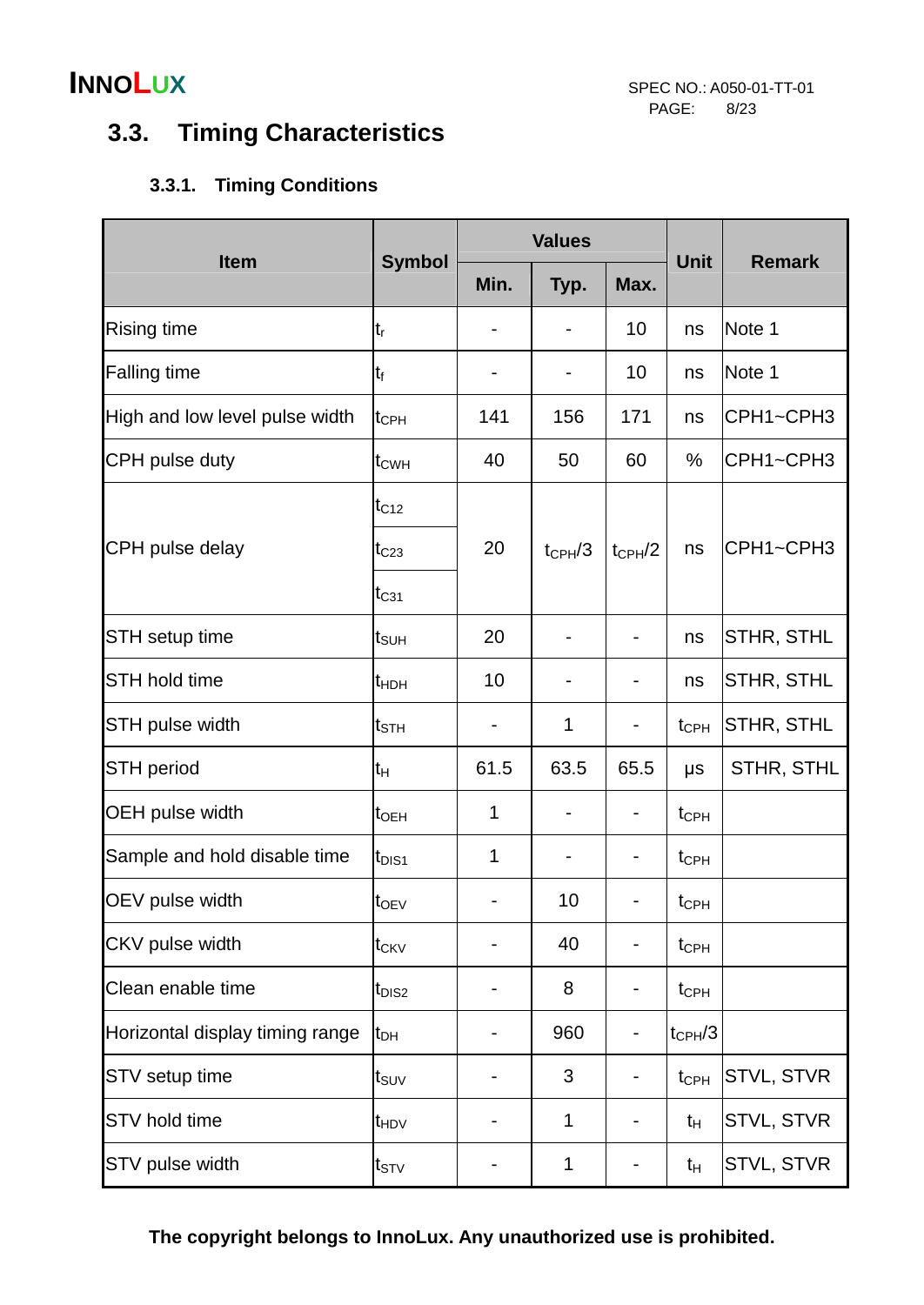PAGE: 9/23

|                               |                   |                          |     |                | . <u>.</u> | ں ے ان |
|-------------------------------|-------------------|--------------------------|-----|----------------|------------|--------|
| Horizontal lines per field    | $t_V$             | 256                      | 262 | 268            | $t_{H}$    | Note 2 |
| Vertical display start        | t <sub>sv</sub>   | $\overline{\phantom{a}}$ | 3   | $\blacksquare$ | tн         |        |
| V <sub>COM</sub> rising time  | $t_{\rm rCOM}$    | $\blacksquare$           |     | 5              | μs         |        |
| V <sub>COM</sub> falling time | t <sub>fCOM</sub> | $\blacksquare$           |     | 5              | μs         |        |
| V <sub>COM</sub> delay time   | <b>IDCOM</b>      | $\blacksquare$           |     | 5              | μs         |        |
| <b>RGB</b> delay time         | <b>I</b> DRGB     | $\blacksquare$           |     | 4              | μs         |        |

Note 1: For all of the logic signals

Note 2: Please don't use odd horizontal lines to drive LCD panel for both odd and even field simultaneously.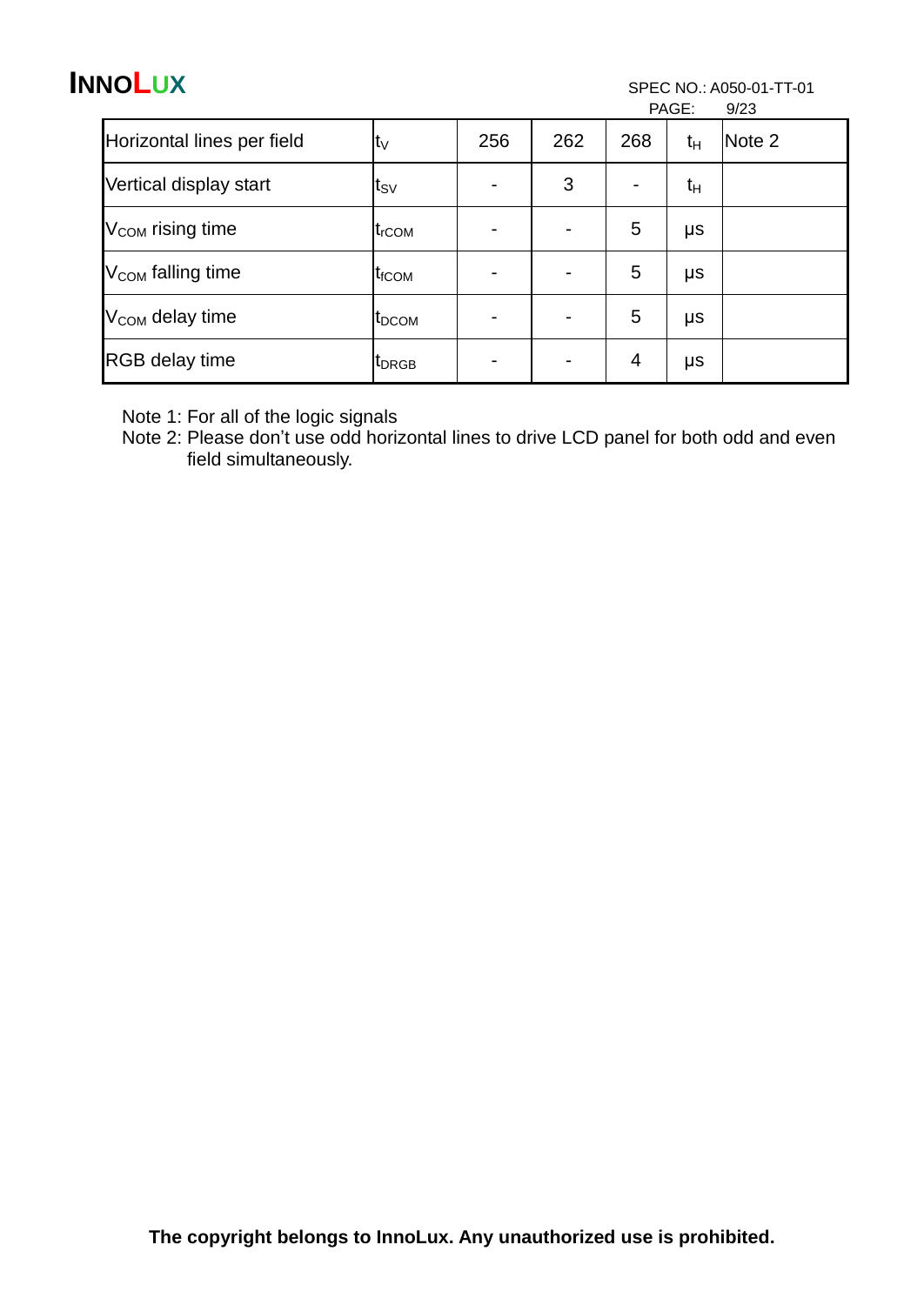### **3.3.2. Timing Diagram**

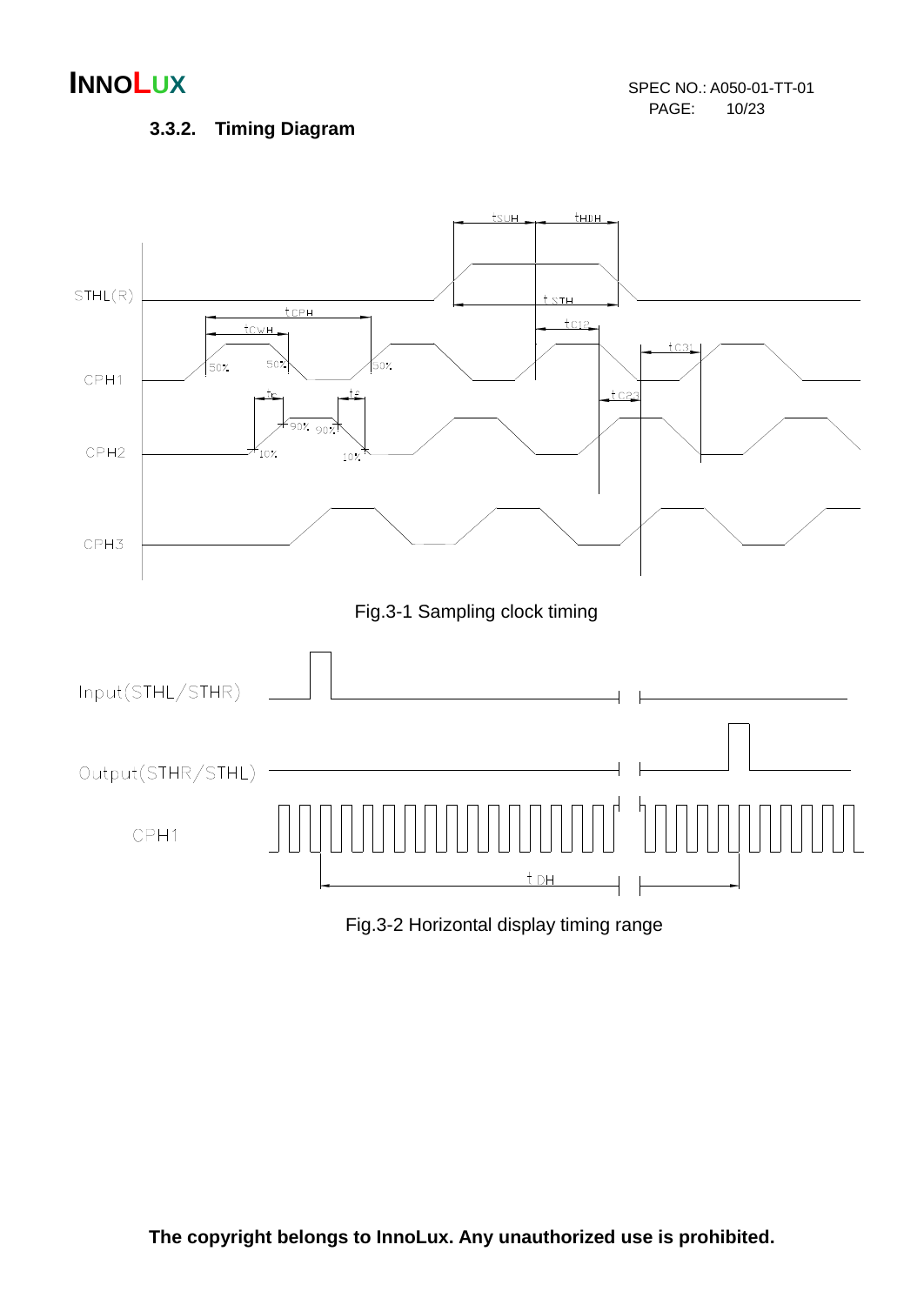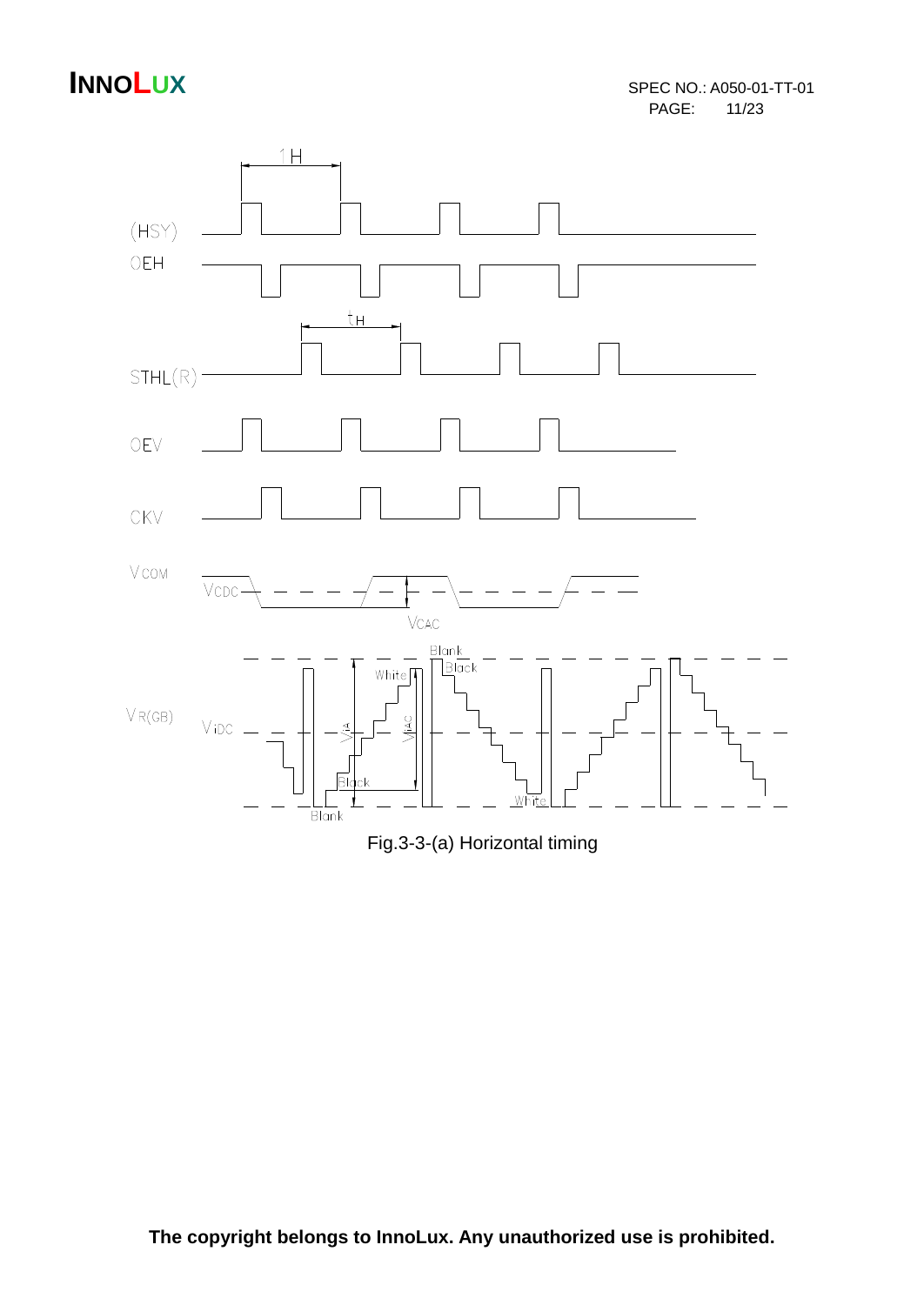### **INNOLUX** SPEC NO.: A050-01-TT-01 PAGE:





Fig.3-4 Vertical shift clock timing horizontal timing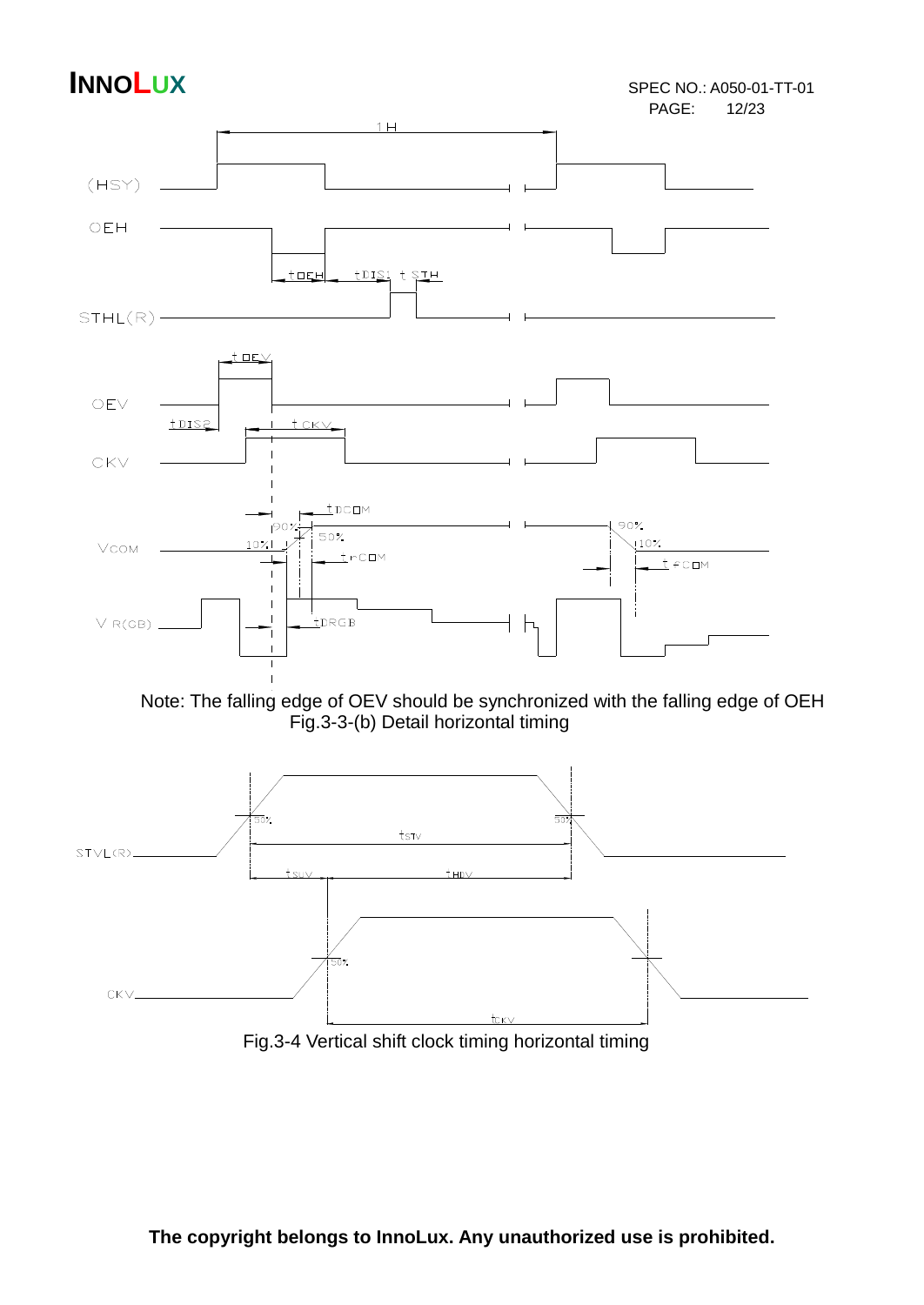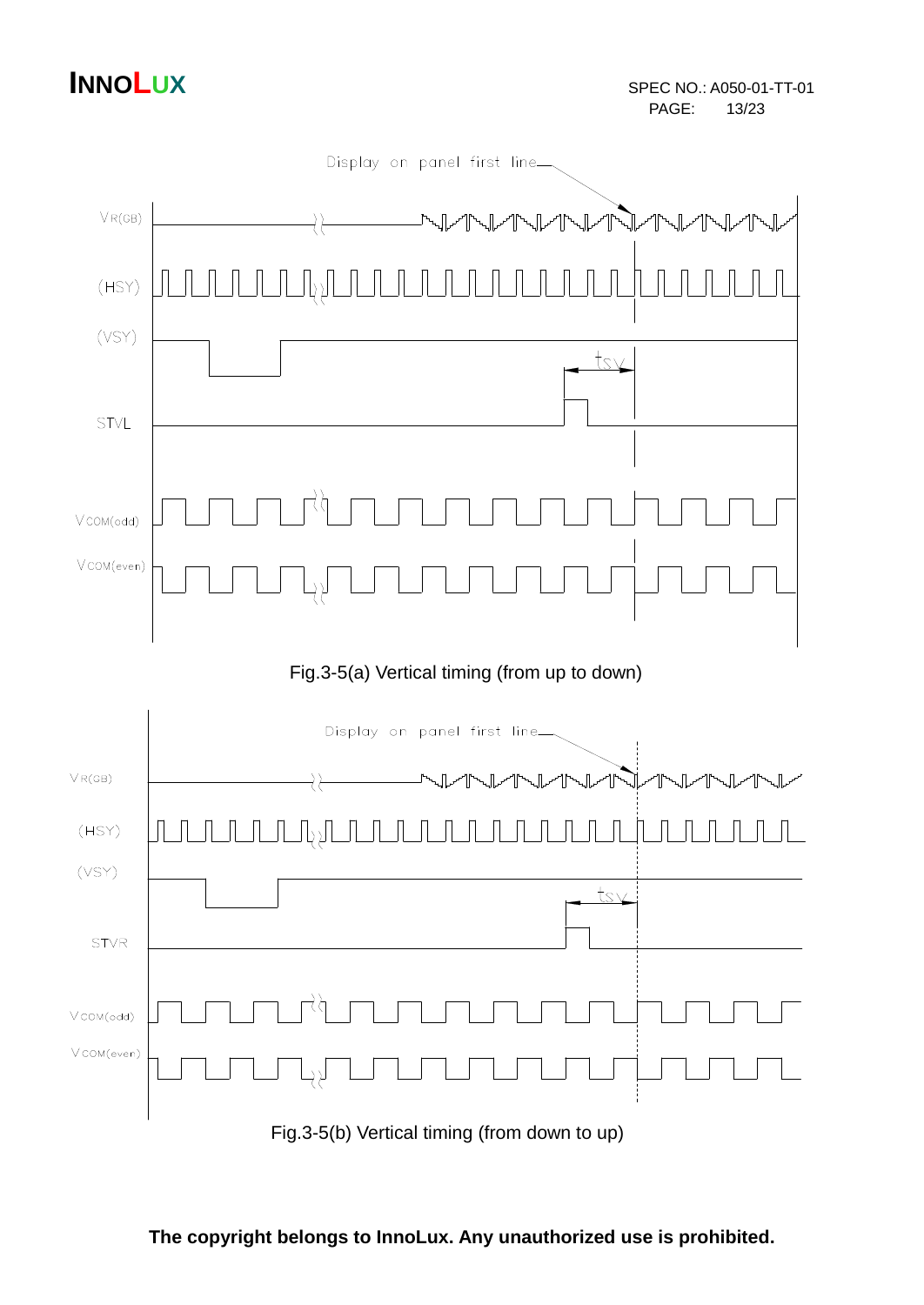# **4. Optical Specifications**

| <b>Item</b>          | <b>Symbol</b>          | <b>Condition</b>                                                                                                                                                                                                                                                                                                                                                                                                                                                                                                                                                                                                                                                                                                                | Min. | Typ. | Max. | <b>Unit</b> | <b>Remark</b>    |
|----------------------|------------------------|---------------------------------------------------------------------------------------------------------------------------------------------------------------------------------------------------------------------------------------------------------------------------------------------------------------------------------------------------------------------------------------------------------------------------------------------------------------------------------------------------------------------------------------------------------------------------------------------------------------------------------------------------------------------------------------------------------------------------------|------|------|------|-------------|------------------|
|                      | $\theta_L$             | $\Phi$ =180°(9 o'clock)                                                                                                                                                                                                                                                                                                                                                                                                                                                                                                                                                                                                                                                                                                         | 65   | 75   | -    |             |                  |
| Viewing angle        | $\theta_{\mathsf{R}}$  | $\Phi = 0^{\circ}$ (3 o'clock)                                                                                                                                                                                                                                                                                                                                                                                                                                                                                                                                                                                                                                                                                                  | 65   | 75   | -    |             | Note 1           |
| (CR <sub>210</sub> ) | $\theta_T$             | degree<br>$\Phi = 90^\circ (12 \text{ o'clock})$<br>45<br>55<br>-<br>$\Phi = 270^{\circ}$ (6 o'clock)<br>45<br>55<br>-<br>15<br>30<br>msec<br>$\qquad \qquad \blacksquare$<br>20<br>40<br>msec<br>$\overline{\phantom{a}}$<br>200<br>250<br>0.26<br>0.31<br>0.36<br>$\overline{\phantom{a}}$<br>0.28<br>0.33<br>0.38<br>$\blacksquare$<br>0.65<br>0.55<br>0.60<br>$\blacksquare$<br>Normal<br>0.30<br>0.35<br>0.40<br>$\blacksquare$<br>$\theta = \Phi = 0^{\circ}$<br>0.28<br>0.33<br>0.38<br>$\overline{\phantom{0}}$<br>0.49<br>0.54<br>0.59<br>$\blacksquare$<br>0.10<br>0.20<br>0.15<br>$\overline{\phantom{0}}$<br>0.08<br>0.13<br>0.18<br>$\overline{\phantom{a}}$<br>cd/m <sup>2</sup><br>300<br>350<br>-<br>70%<br>75% |      |      |      |             |                  |
|                      | $\theta_{\mathsf{B}}$  |                                                                                                                                                                                                                                                                                                                                                                                                                                                                                                                                                                                                                                                                                                                                 |      |      |      |             |                  |
|                      | <b>T</b> <sub>ON</sub> |                                                                                                                                                                                                                                                                                                                                                                                                                                                                                                                                                                                                                                                                                                                                 |      |      |      |             | Note 3           |
| <b>Response Time</b> | <b>TOFF</b>            |                                                                                                                                                                                                                                                                                                                                                                                                                                                                                                                                                                                                                                                                                                                                 |      |      |      |             | Note 3           |
| Contrast ratio       | <b>CR</b>              |                                                                                                                                                                                                                                                                                                                                                                                                                                                                                                                                                                                                                                                                                                                                 |      |      |      |             | Note 4           |
|                      | $W_X$                  |                                                                                                                                                                                                                                                                                                                                                                                                                                                                                                                                                                                                                                                                                                                                 |      |      |      |             | Note 5<br>Note 6 |
|                      | $W_Y$                  |                                                                                                                                                                                                                                                                                                                                                                                                                                                                                                                                                                                                                                                                                                                                 |      |      |      |             |                  |
|                      | $R_X$                  |                                                                                                                                                                                                                                                                                                                                                                                                                                                                                                                                                                                                                                                                                                                                 |      |      |      |             |                  |
|                      | $R_Y$                  |                                                                                                                                                                                                                                                                                                                                                                                                                                                                                                                                                                                                                                                                                                                                 |      |      |      |             |                  |
| Color chromaticity   | $G_X$                  |                                                                                                                                                                                                                                                                                                                                                                                                                                                                                                                                                                                                                                                                                                                                 |      |      |      |             |                  |
|                      | $G_Y$                  |                                                                                                                                                                                                                                                                                                                                                                                                                                                                                                                                                                                                                                                                                                                                 |      |      |      |             |                  |
|                      | $B_X$                  |                                                                                                                                                                                                                                                                                                                                                                                                                                                                                                                                                                                                                                                                                                                                 |      |      |      |             |                  |
|                      | $B_Y$                  |                                                                                                                                                                                                                                                                                                                                                                                                                                                                                                                                                                                                                                                                                                                                 |      |      |      |             |                  |
| Luminance            | L                      |                                                                                                                                                                                                                                                                                                                                                                                                                                                                                                                                                                                                                                                                                                                                 |      |      |      |             | Note 6           |
| Luminance uniformity | $Y_U$                  |                                                                                                                                                                                                                                                                                                                                                                                                                                                                                                                                                                                                                                                                                                                                 |      |      |      |             | Note 7           |

Test Conditions:

- 1. V<sub>CC</sub>=5V, AV<sub>DD</sub>=5V, I<sub>L</sub>=6mA<sub>rms</sub> (Backlight current), the ambient temperature is 25°C.
- 2. The test systems refer to Note 2.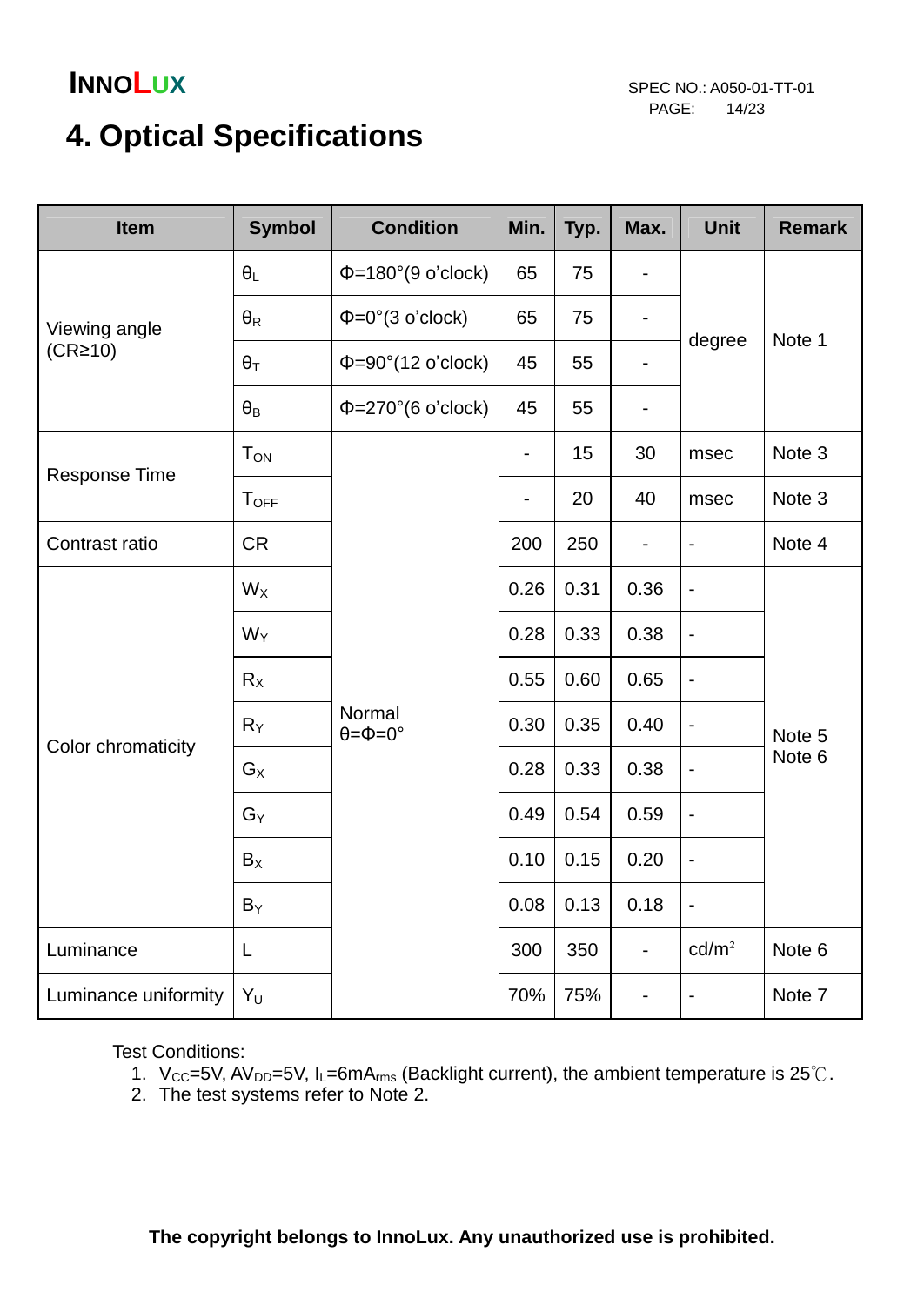Note 1: Definition of viewing angle range



Fig. 4-1 Definition of viewing angle

Note 2: Definition of optical measurement system. (TFT)

 The optical characteristics should be measured in dark room. After 30 minutes operation, the optical properties are measured at the center point of the LCD screen. (Response time is measured by Photo detector TOPCON BM-7, other items are measured by BM-5A/Field of view: 1° /Height: 500mm.)



Fig. 4-2 Optical measurement system setup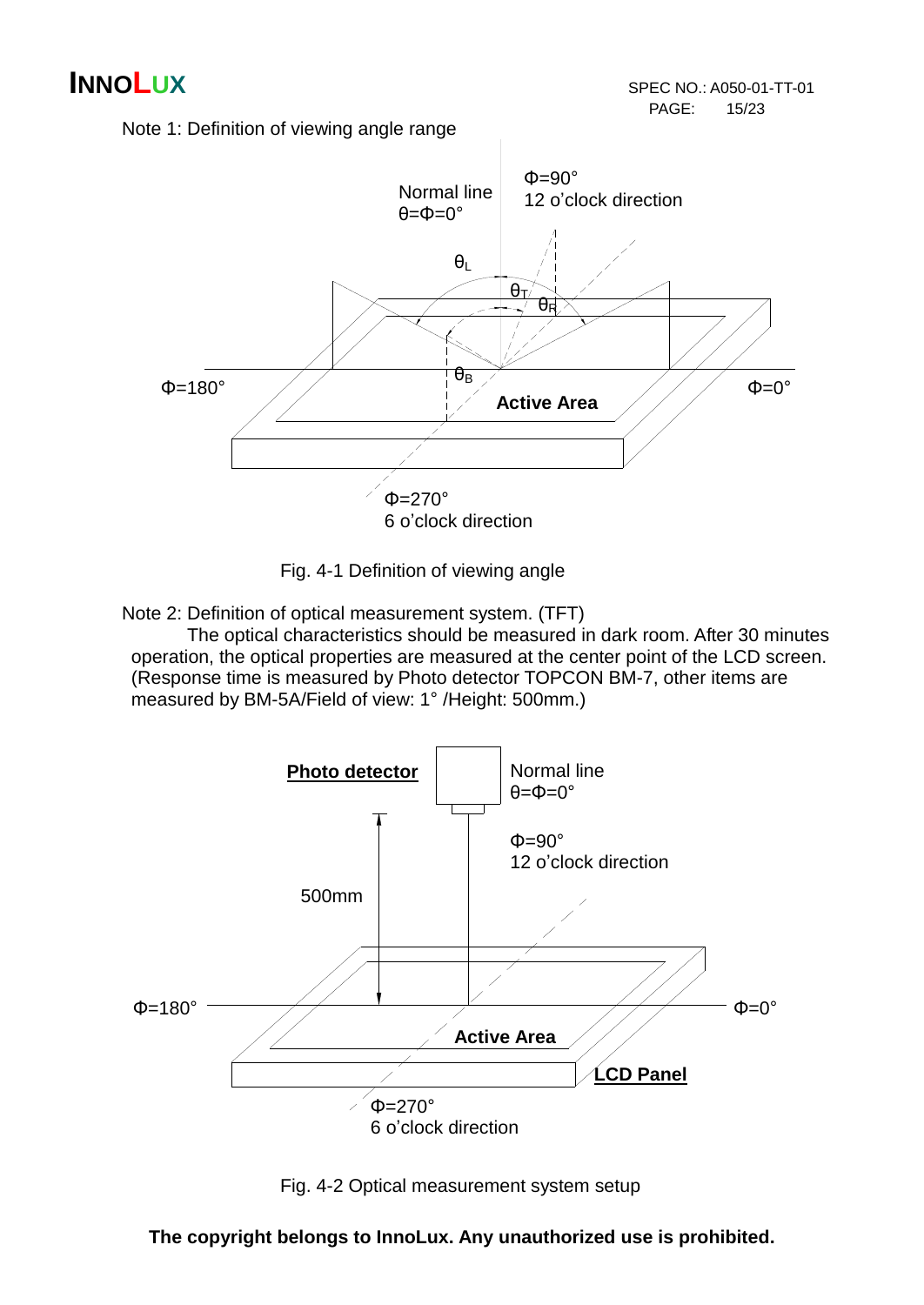Note 3: Definition of Response time

 The response time is defined as the LCD optical switching time interval between "White" state and "Black" state. Rise time  $(T<sub>ON</sub>)$  is the time between photo detector output intensity changed from 90% to 10%. And fall time  $(T<sub>OFF</sub>)$  is the time between photo detector output intensity changed from 10% to 90%.



Fig. 4-3 Definition of response time

Note 4: Definition of contrast ratio

 Luminance measured when LCD is on the "Black" state Luminance measured when LCD is on the " White" state Contrast ratio (CR) =

White  $V_i = V_{i50\%} \pm 1.5$  V Black  $V_i = V_{i50\%}$  m 2.0 V

" $\pm$ " means that the analog input signal swings in phase with  $V_{COM}$  signal.

" $\mathbf{n}$ " means that the analog input signal swings out of phase with  $V_{COM}$  signal.

 $V_{.50\%}$ : The analog input voltage when transmission is 50%

The 100% transmission is defined as the transmission of LCD panel when all the input terminals of module are electrically opened.

 Note 5: Definition of color chromaticity (CIE1931) Color coordinates measured at center point of LCD.

 Note 6: All input terminals LCD panel must be ground when measuring the center area of the panel.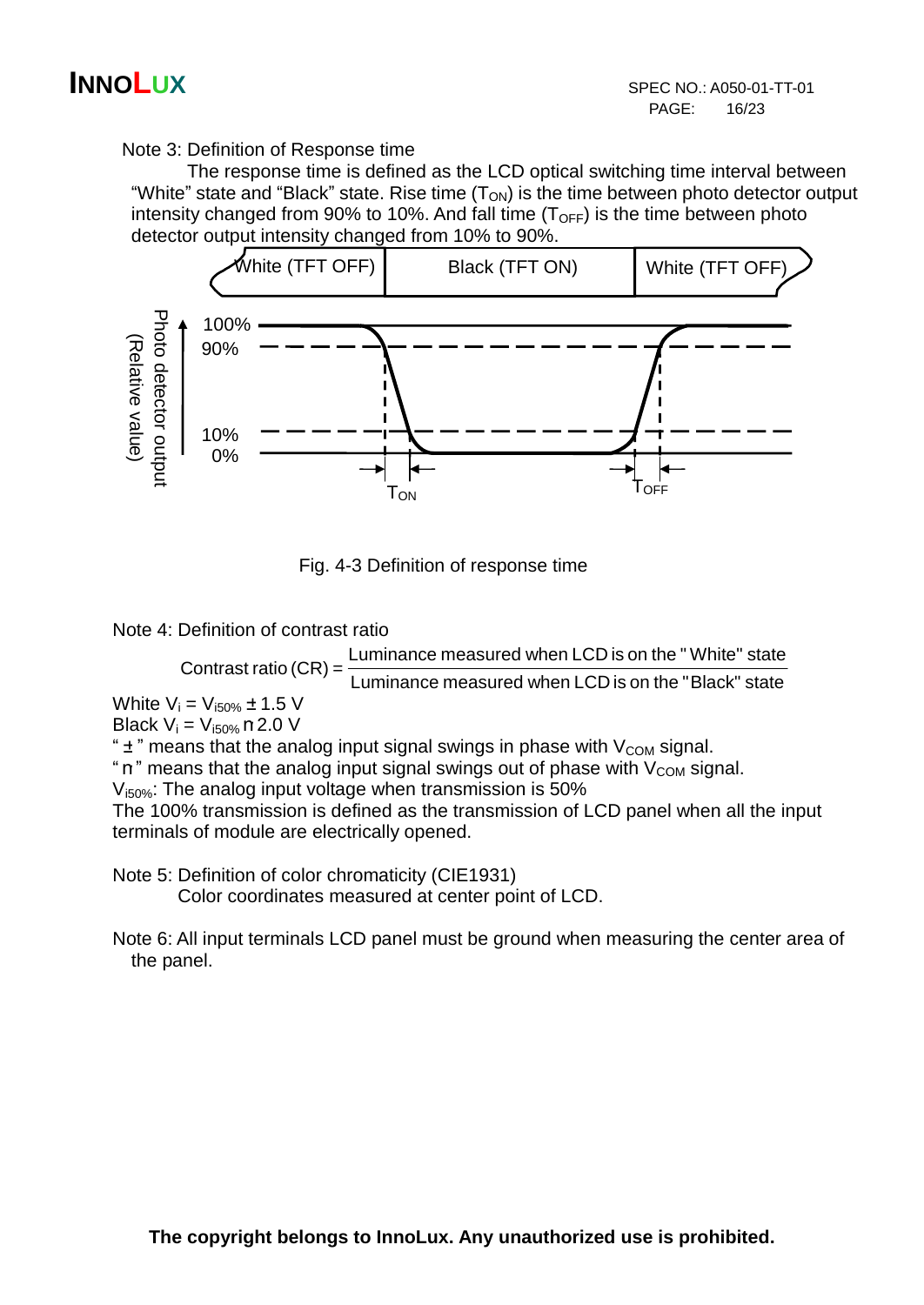Note 7: Definition of Luminance Uniformity

To test for uniformity, the tested area, which is inside the active area, is divided into 3 rows and 3 columns. The measurement spot is placed at the center of each box.



Fig. 4-4 Definition of uniformity

**Bmax**: The measured maximum luminance of all measurement position. **Bmin**: The measured minimum luminance of all measurement position.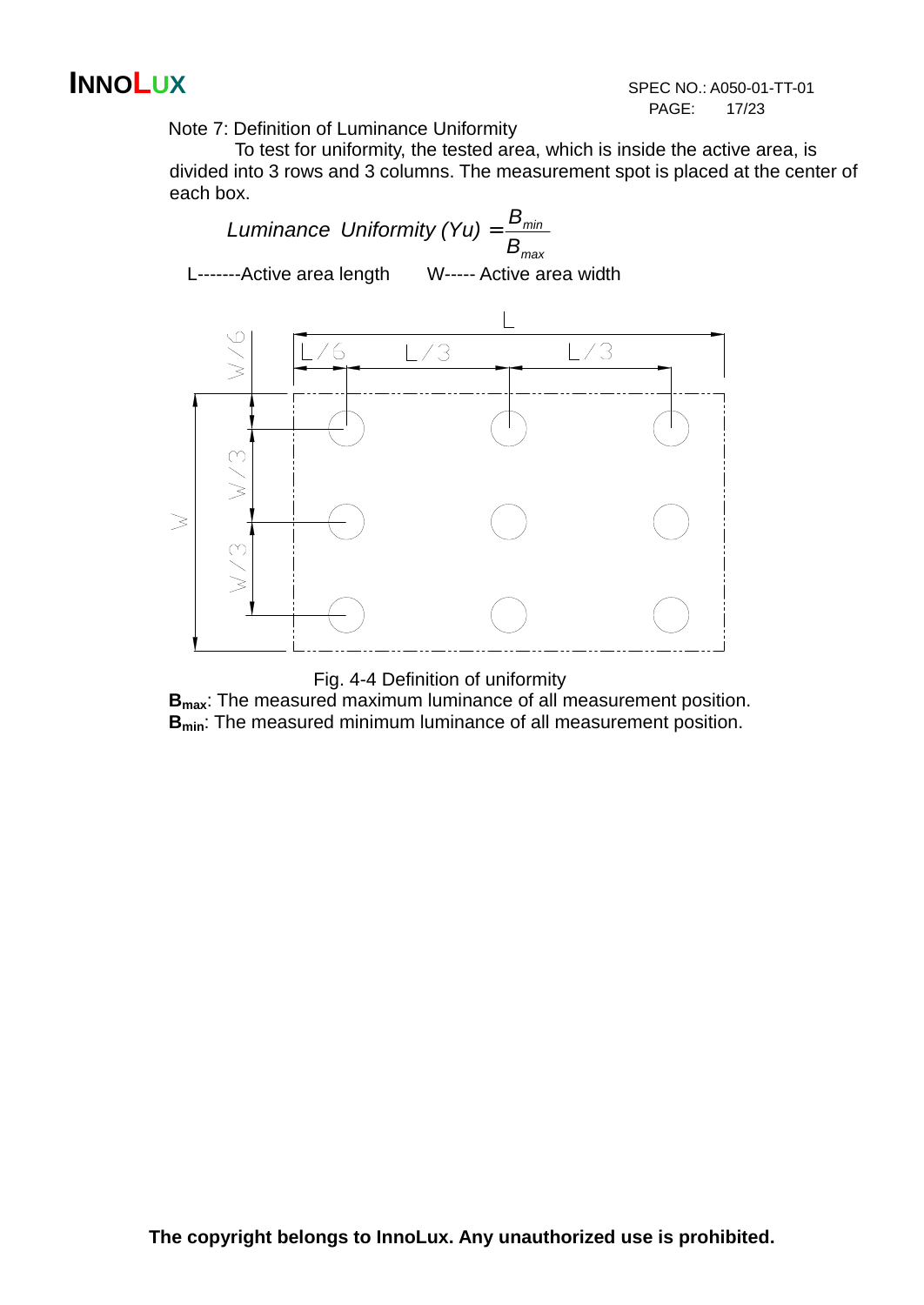# **5. Reliability Test Items**

| <b>Item</b>                                        |                                                                                                                                               | <b>Test Conditions</b>                                                                     | <b>Remark</b>                               |
|----------------------------------------------------|-----------------------------------------------------------------------------------------------------------------------------------------------|--------------------------------------------------------------------------------------------|---------------------------------------------|
| <b>High Temperature Storage</b>                    | 70°C                                                                                                                                          | 240 hrs                                                                                    | Note 1                                      |
| Low Temperature Storage                            | $-20^{\circ}$ C                                                                                                                               | 240hrs                                                                                     | Note 1                                      |
| <b>High Temperature</b><br>Operation               | $60^{\circ}$ C                                                                                                                                | 240hrs                                                                                     | Note 2                                      |
| Low Temperature<br>Operation                       | $-10^{\circ}$ C                                                                                                                               | 240hrs                                                                                     | Note 1                                      |
| Operate at High<br><b>Temperature and Humidity</b> | +40℃, 90%RH max.                                                                                                                              | 240 hrs                                                                                    |                                             |
| <b>Thermal Shock</b>                               | with high temperature                                                                                                                         | -20°C/30 min ~ +70°C/30 min for a total 200<br>cycles, Start with cold temperature and end |                                             |
| <b>Vibration Test</b>                              | Frequency range: 10~55Hz<br>Stroke:1.5mm<br>Sweep:10Hz~55Hz~10Hz<br>2 hours for each direction of X. Y. Z.<br>(6 hours for total)             |                                                                                            | <b>JIS C7021 A-10</b><br><b>Condition A</b> |
| <b>Mechanical Shock</b>                            | 100G 6ms, ±X, ±Y, ±Z 3 times for each<br>direction                                                                                            |                                                                                            | <b>JIS C7021 A-7</b><br><b>Condition C</b>  |
| <b>Package Vibration Test</b>                      | Random Vibration:<br>0.015G*G/Hz from 5-200HZ, -6dB/Octave<br>from 200-500HZ<br>2 hours for each direction of X. Y. Z.<br>(6 hours for total) |                                                                                            | IEC 68-34                                   |
| Package Drop Test                                  | Height:60 cm<br>1 corner, 3 edges, 6 surfaces                                                                                                 |                                                                                            | <b>JIS Z0202</b>                            |
| <b>Electro Static Discharge</b>                    |                                                                                                                                               | $±$ 2KV, Human Body Mode, 100pF/1500 $\Omega$                                              | EIA/JESD22-A114                             |

Note 1: Ta is the ambient temperature of samples.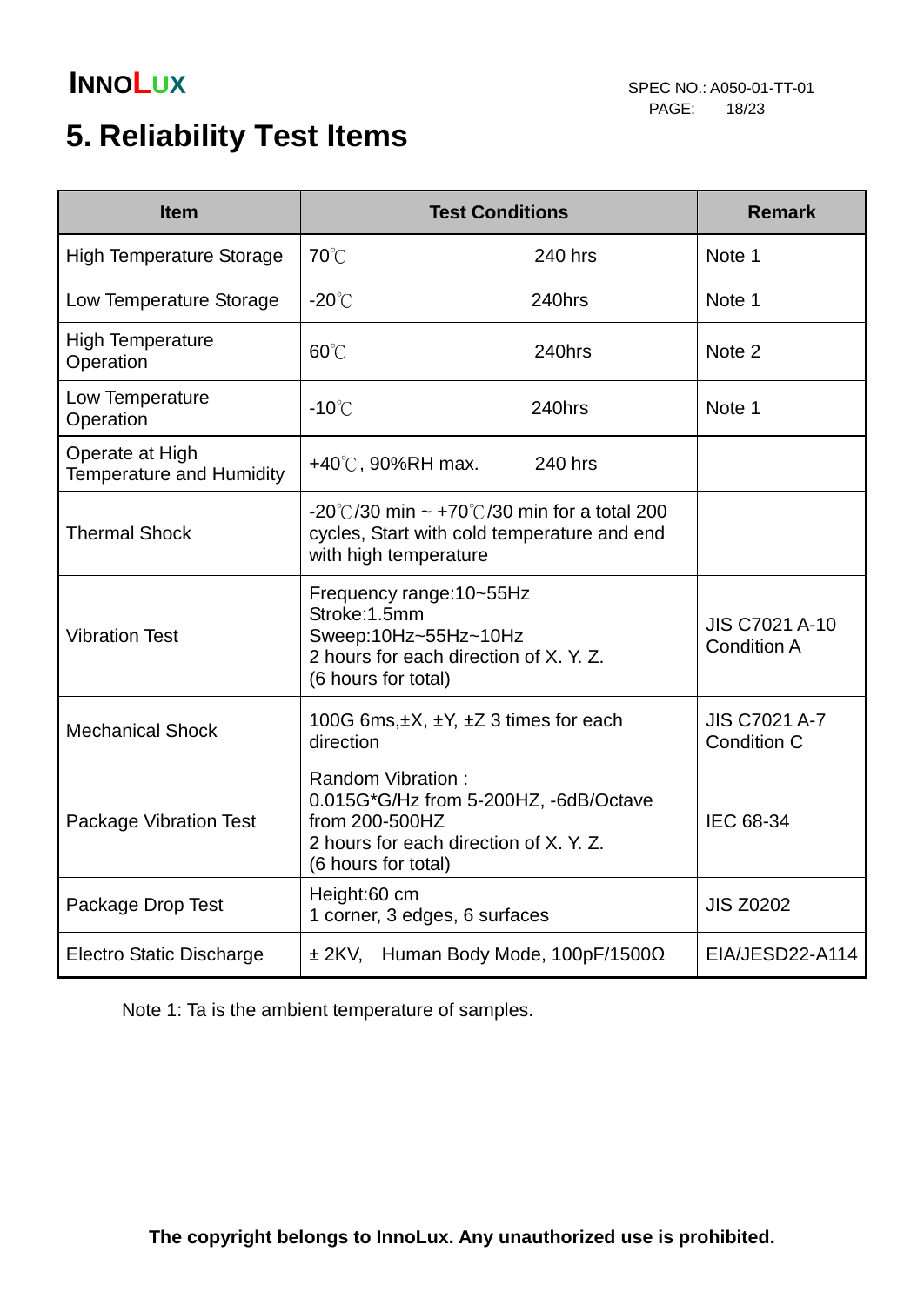



 L is the length of Top Bezel open window, W is the width of Top Bezel open window.

Note 3: In the standard condition, there shall be no practical problem that may affect the display function.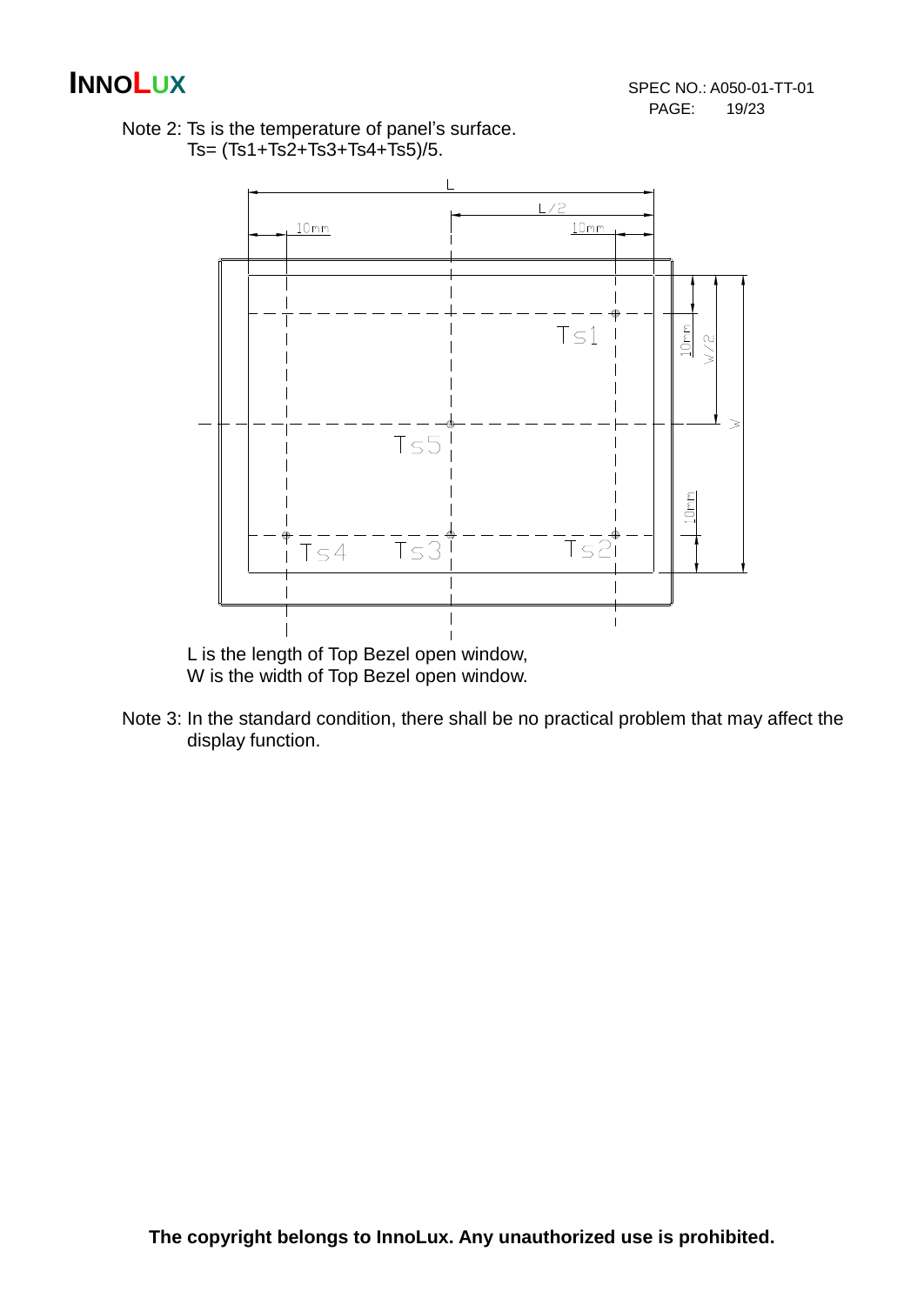# **6. Handling Precautions**

### **6.1. Safety**

The liquid crystal in the LCD is poisonous. **DO NOT** put it in your mouth. If the liquid crystal touches your skin or clothes, wash it off immediately using soap and water.

### **6.2. Handling**

1. The LCD panel is plate glass. **DO NOT** subject the panel to mechanical shock or to excessive force on its surface.

2. The polarizer attached to the display is very easy to damage, handle it with careful attention.

3. To avoid contamination on the display surface, **DO NOT** touch the display surface with bare hands.

4. Provide a space so that the LCD panel does not come into contact with other components.

5. To protect the LCD panel from external pressure, put covering glass (acrylic board or similar board) keeping appropriate gap between them.

6. Transparent electrodes may be disconnected if you use the LCD panel under environmental conditions where dew condensation occurs.

7. Property of semiconductor devices may be affected when they are exposed to light, possibly resulting in malfunctioning of the ICs.

8. To prevent such malfunctioning of the ICs, your design and mounting layout done are so that the IC is not exposed to light in actual use.

### **6.3. Static Electricity**

1. Ground soldering iron tips, tools and testers when you operate.

- 2. Ground your body when handling the products.
- 3. **DO NOT** apply voltage to the input terminal without applying power supply.
- 4. **DO NOT** apply voltage which exceeds the absolute maximum rating.

5. Store the products in an anti-electrostatic container.

### **6.4. Storage**

1. Store the products in a dark place at  $+25^{\circ}$ C $\pm$ 10°C, low humidity (65%RH or less).

 2. **DO NOT** store the products in an atmosphere containing organic solvents or corrosive gases.

### **6.5. Cleaning**

- 1. **DO NOT** wipe the polarizer with dry cloth, as it might cause scratch.
- 2. Wipe the polarizer with a soft cloth soaked with petroleum IPA, other chemical might damage.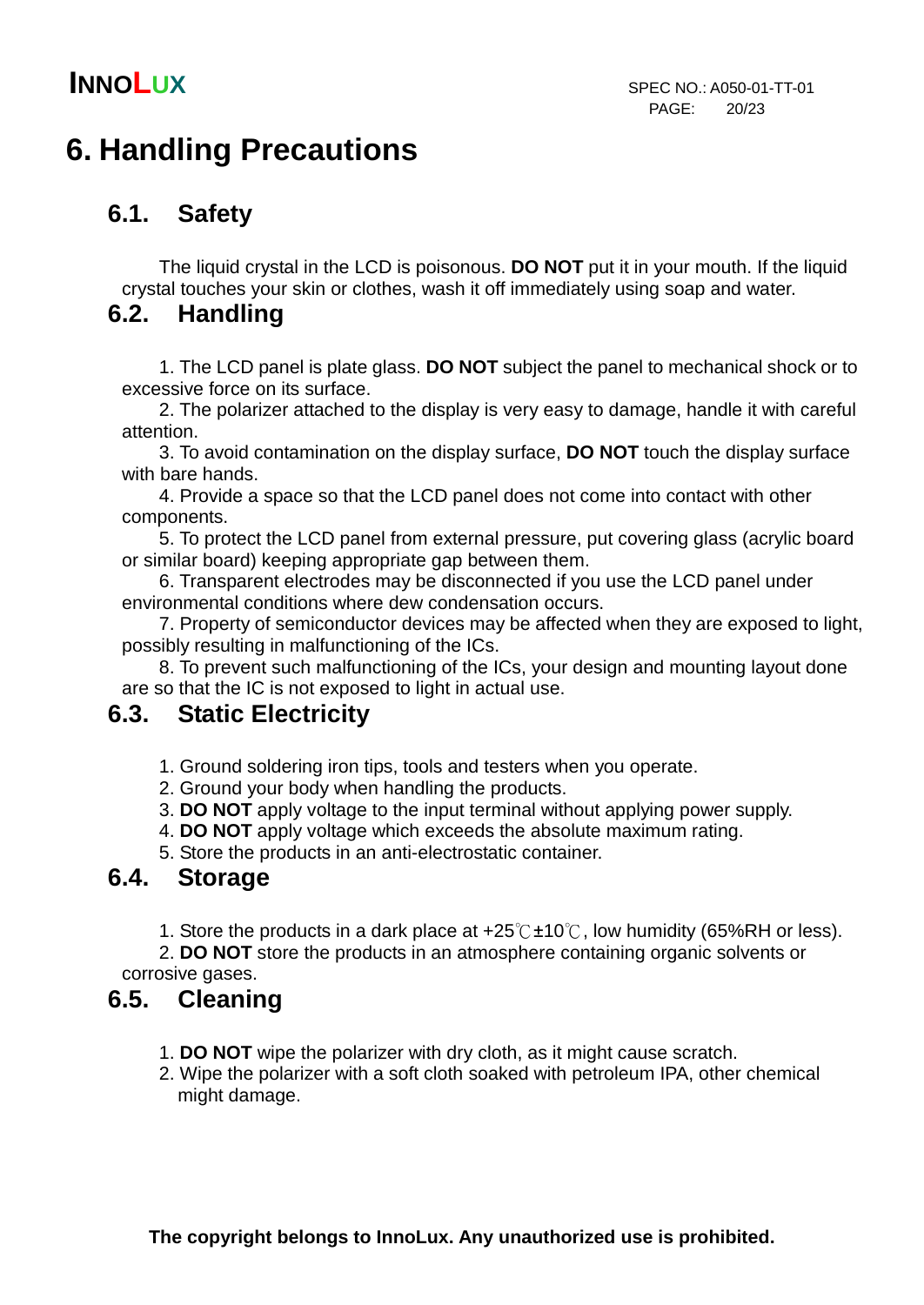

# **7. Mechanical Drawing**



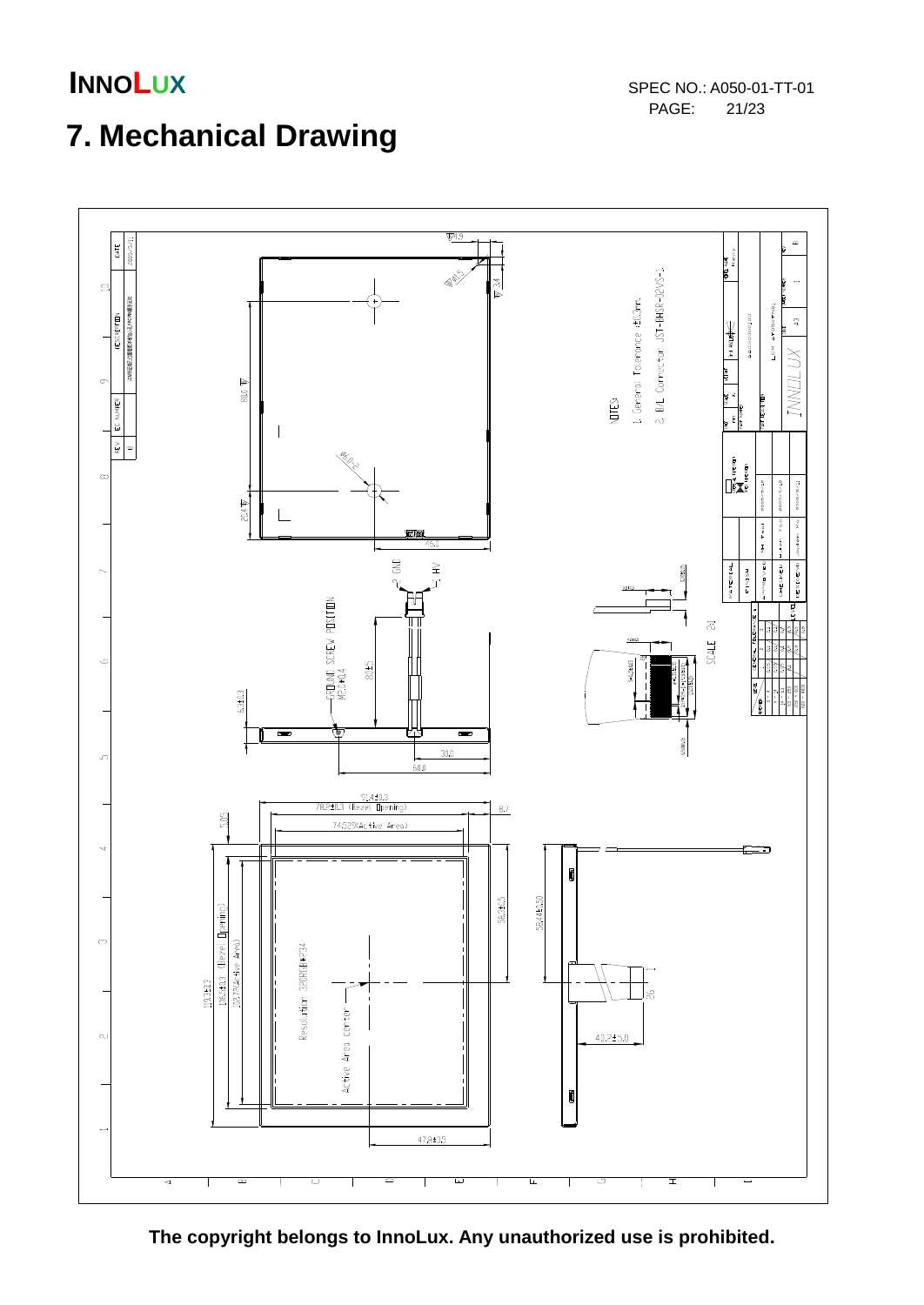# **8. Package Drawing**

### **8.1. Packaging Material Table**

| No.            | <b>Item</b>                | <b>Model</b><br>(Material)       | <b>Dimensions</b><br>(mm) | <b>Unit</b><br>Weight<br>(kg) | Quantity | <b>Remark</b> |  |
|----------------|----------------------------|----------------------------------|---------------------------|-------------------------------|----------|---------------|--|
| $\overline{1}$ | <b>LCM Module</b>          | AT050TN01                        | 119.3×91.4×6.3            | 0.1142                        | 68pcs    |               |  |
| $\overline{2}$ | Partition                  | <b>BC</b><br>Corrugated<br>paper | 512×349×226               | 1.150                         | 1set     |               |  |
| 3              | Corrugated<br>Bar          | B<br>Corrugated<br>paper         | 349X198X49                | 0.316                         | 1set     |               |  |
| $\overline{4}$ | Corrugated<br><b>Board</b> | B<br>Corrugated<br>paper         | 512X349                   | 0.098                         | 2 pcs    |               |  |
| 5              | Dust-Proof<br>Bag          | <b>PE</b>                        | 700X530                   | 0.0604                        | 1 pcs    |               |  |
| 6              | A/S Bag                    | <b>PE</b>                        | 180×133×0.2               | 0.0018                        | 68pcs    |               |  |
| $\overline{7}$ | Carton                     | Corrugated<br>paper              | 530*355*255               | 1.100                         | 1 pcs    |               |  |
| 8              | <b>Total Weight</b>        | 10.75 Kg $\pm$ 5%                |                           |                               |          |               |  |

### **8.2. Packaging Quantity**

Total LCM quantity in Carton: no. of Partition  $4$  Rows x quantity per Row  $17 = 68$